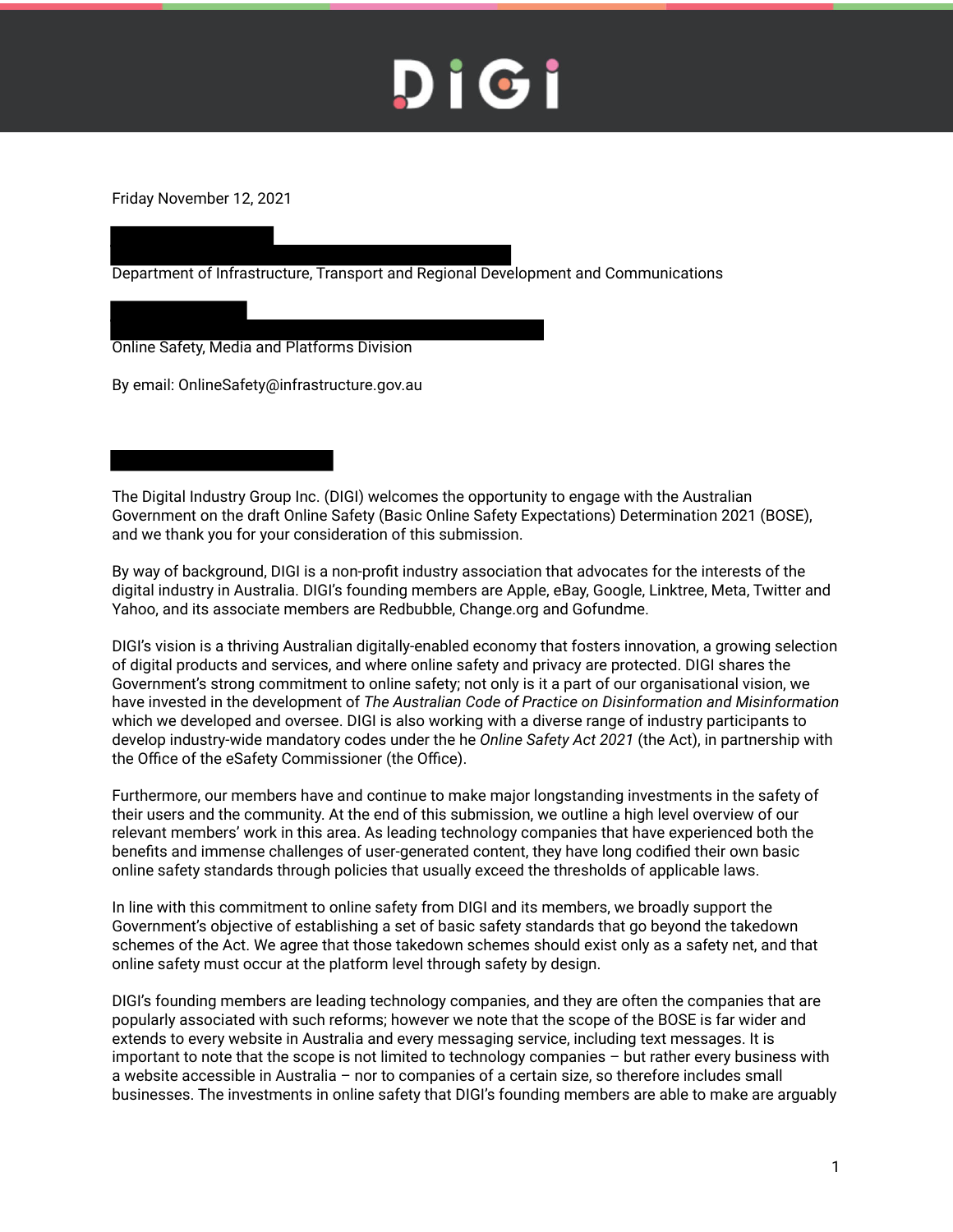not a standard that can be achieved across such a breadth of organisations, and this needs to be reflected as the BOSE is finalised.

In that context, the aim of our submission is to strengthen the clarity and operationalisation of the BOSE across diverse industry participants by recommending more targeted expectations. That is also because several provisions in the BOSE will pose implementation challenges, user privacy and security concerns for both large and small technology companies alike. We are also concerned about the lack of oversight of the BOSE, should disagreements arise from Internet users or industry participants about its implementation.

Again, we wish to underscore our strong commitment to online safety, as well as privacy and cyber security. We believe there are ways to address our concerns with the BOSE without compromising the Government's commitment to online safety. To that end, we would like to work constructively with you and your office and the Department in resolving these issues before the BOSE comes into force.

We thank you for your consideration of the matters raised in this submission. Should you have any questions, please do not hesitate to contact us with any questions.

Best regards,



**Sunita Bose Managing Director, DIGI** 



Dr. Jennifer Duxbury Director of Policy, Regulatory Affairs & Research, DIGI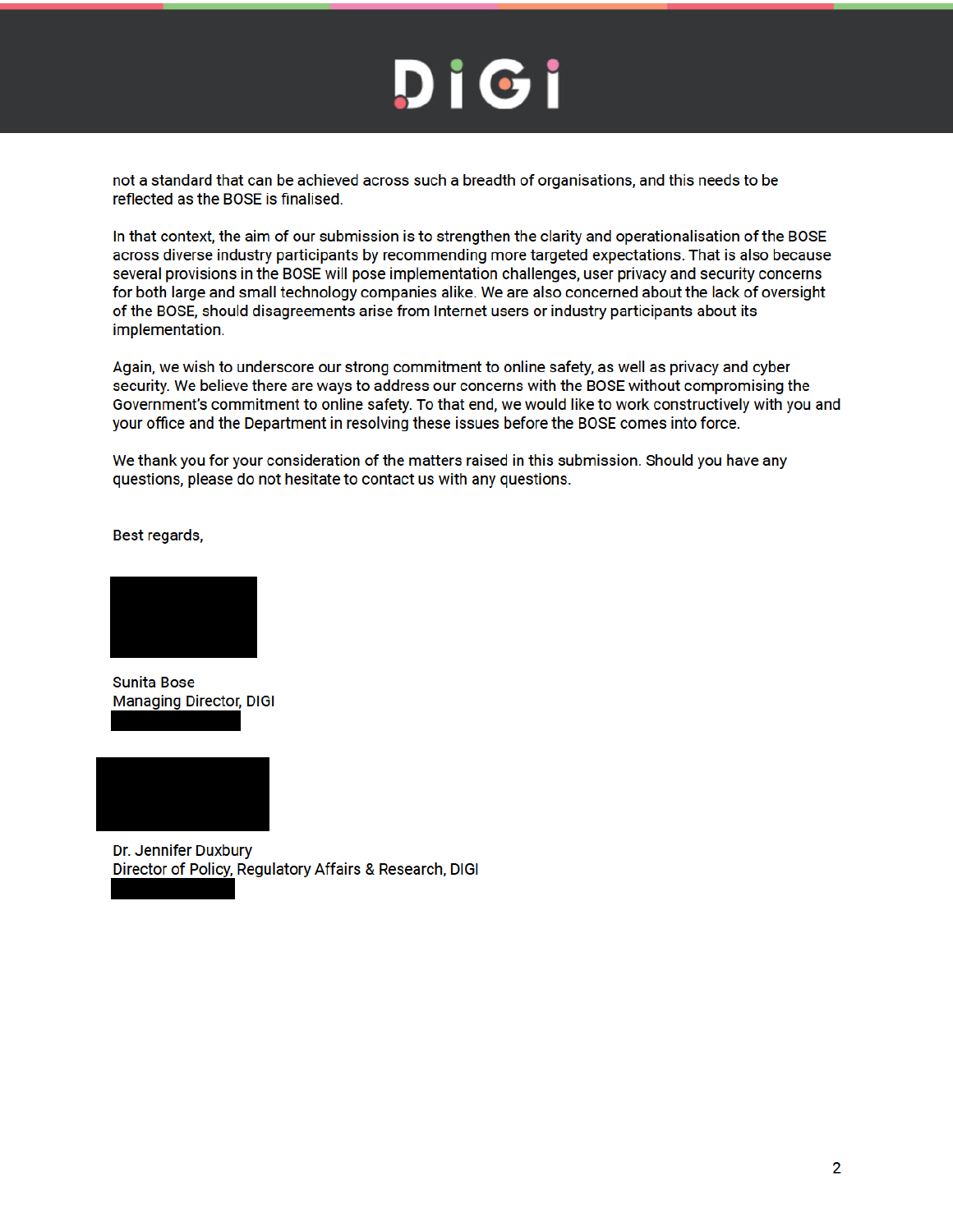### Table of contents

| The BOSE's scope is not "basic" for all websites, messaging and digital services in Australia                       | 4              |
|---------------------------------------------------------------------------------------------------------------------|----------------|
| BOSE scope needs to be more clearly targeted at protecting users' safety                                            | 5              |
| Policy intent of BOSE                                                                                               | 5              |
| Broad scope of BOSE                                                                                                 | 5              |
| Service providers are incentivised to remove lawful user content and conduct surveillance                           | 6              |
| The BOSE creates disparity between regulation of offline and online businesses                                      | $\overline{7}$ |
| Operationalising the BOSE's broad scope on all websites, messaging and digital services in Australia 8              |                |
| Recommendation: the BOSE be amended to better target policy intent of protecting users' safety                      | 9              |
| All service providers must seek Commissioner's guidance on how they will meet the Government's<br>expectations      | 10             |
| Need for eSafety Commissioner powers to be subject to reasonable oversight and review                               | 11             |
| Need for a flexible approach to compliance for different sized online businesses                                    | 13             |
| Expectations may undermine end-users' confidence about their online privacy and security in private<br>environments | 14             |
| User expectations for private messaging                                                                             | 14             |
| User expectations for encryption                                                                                    | 15             |
| Service providers are incentivised to remove anonymous accounts                                                     | 16             |
| The expectation that service providers cooperate must not encourage further sharing of harmful<br>materials         | 17             |
| Volume of complaints is not an accurate measure of the safety of services                                           | 19             |
| Overlap and inconsistencies between BOSE and other regulations                                                      | 20             |
| Expectations concerning minors' access to Class 2 materials                                                         | 20             |
| Need to reconcile BOSE with Codes/Standards under the Act                                                           | 21             |
| Need for a whole of Government approach to digital regulation                                                       | 21             |
| <b>Relevant DIGI member work</b>                                                                                    | 23             |
| <b>Policies</b>                                                                                                     | 23             |
| Moderation of user-generated content                                                                                | 23             |
| Technology                                                                                                          | 23             |
| Private & public sector collaboration                                                                               | 24             |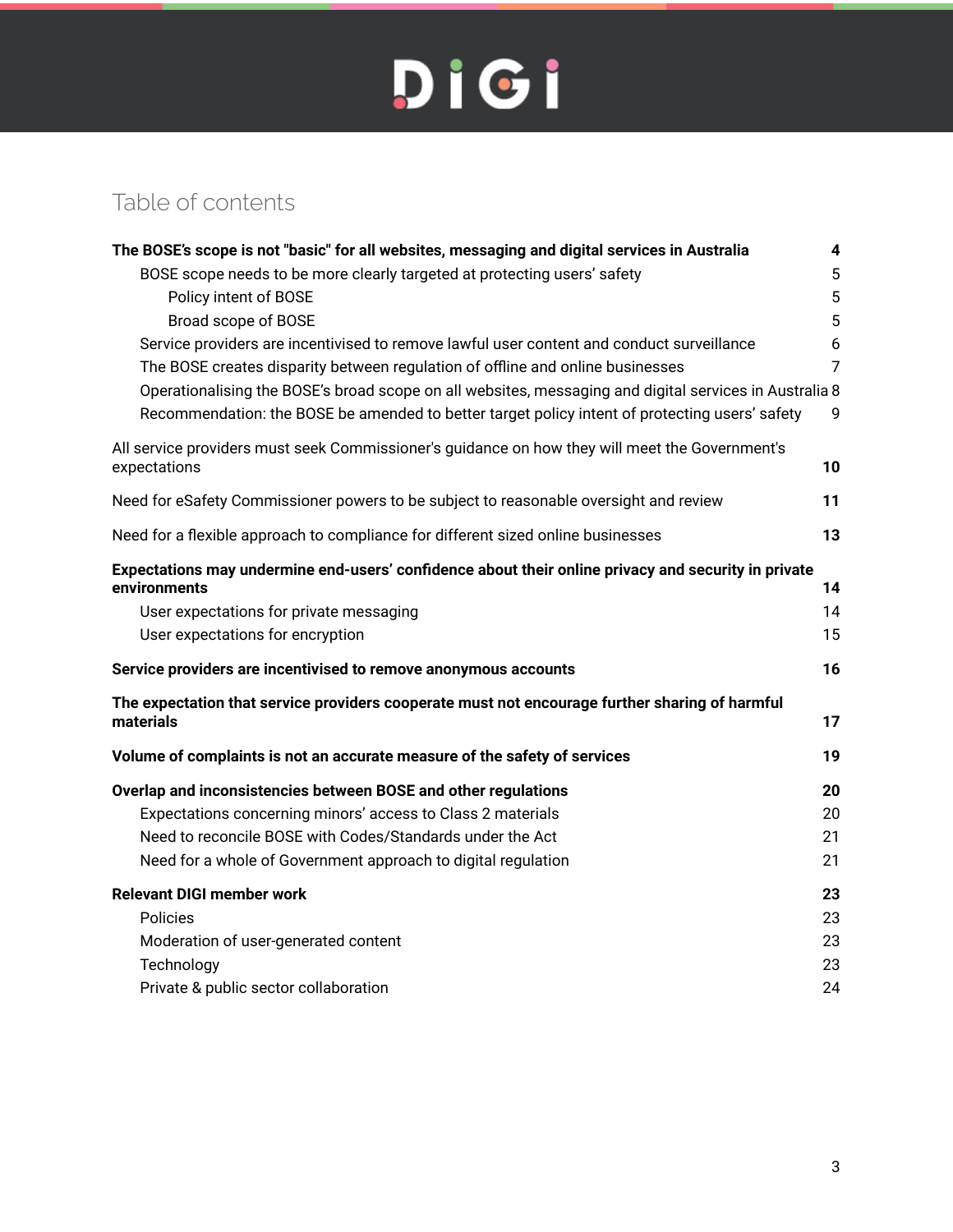### The BOSE's scope is not "basic" for all websites, messaging and digital services in Australia

We understand the BOSE articulates "the Government's minimum safety expectations of online service providers, establishing a benchmark for providers to take proactive steps to protect the community from .<br>abusive conduct and harmful content online."<sup>1</sup> It is intended that reporting by service providers and public statements by the Commissioner about service providers' non-compliance with the BOSE will "provide much needed transparency about the level of harm occurring on services used by Australians and help to drive improvements in online safety practices by industry."<sup>2</sup>

Digital services covered under the BOSE include "social media services," "designated internet services," and "relevant electronic services." These are very broad and overlapping categories that are not confined to large technology companies, but encompass any service that allows users to share user generated content, including blogs and community online forums; every website or app that is accessible to Australian users including those used in non-technology sectors and by small business; all email and online messaging and gaming services, including text messages.

DIGI agrees that a range of digitally-enabled businesses should be required to embed reasonable baseline safety standards into their operations, and to be transparent about those standards. **Clearly illegal content, especially materials relating to child sexual exploitation, abuse and terrorism, must be eradicated as quickly as possible.**

However, the general scope of the BOSE as drafted in Section 6 cannot reasonably be described as a "basic" standard for the broad range of organisations it covers. In this section of the submission we discuss our four key concerns about the implications of that scope for digital services and Australian end-users. In summary, these concerns are as follows:

- a. The BOSE is not sufficiently clearly targeted at protecting users' safety and extends into areas beyond the scope of the legislation itself.
- b. The general safety expectation outlined in Section 6 of the BOSE in combination with expectation 11 could be interpreted as expecting service providers to engage in extensive surveillance of Australians online behaviour (including private communications), and to rapidly remove lawful content content from websites, messaging and digital services;
- c. The approach to harmful online materials and activities in the BOSE requires service providers to override existing standards of harm in the general law, creating different safety standards for online and offline materials and activities by Australian end-users;
- d. Operationalising the broad scope of the BOSE will pose implementation challenges for all websites, messaging and digital services in Australia.

At the end of this section we outline our recommendations about how the Government might consider addressing these concerns.

 $^2$ lbid 4. <sup>1</sup> Department of Infrastructure, Transport, Regional Development and Communications, *Draft Online Safety (Basic Online Safety Expectations) Determination 2021 Consultation Paper,* July 2021,2.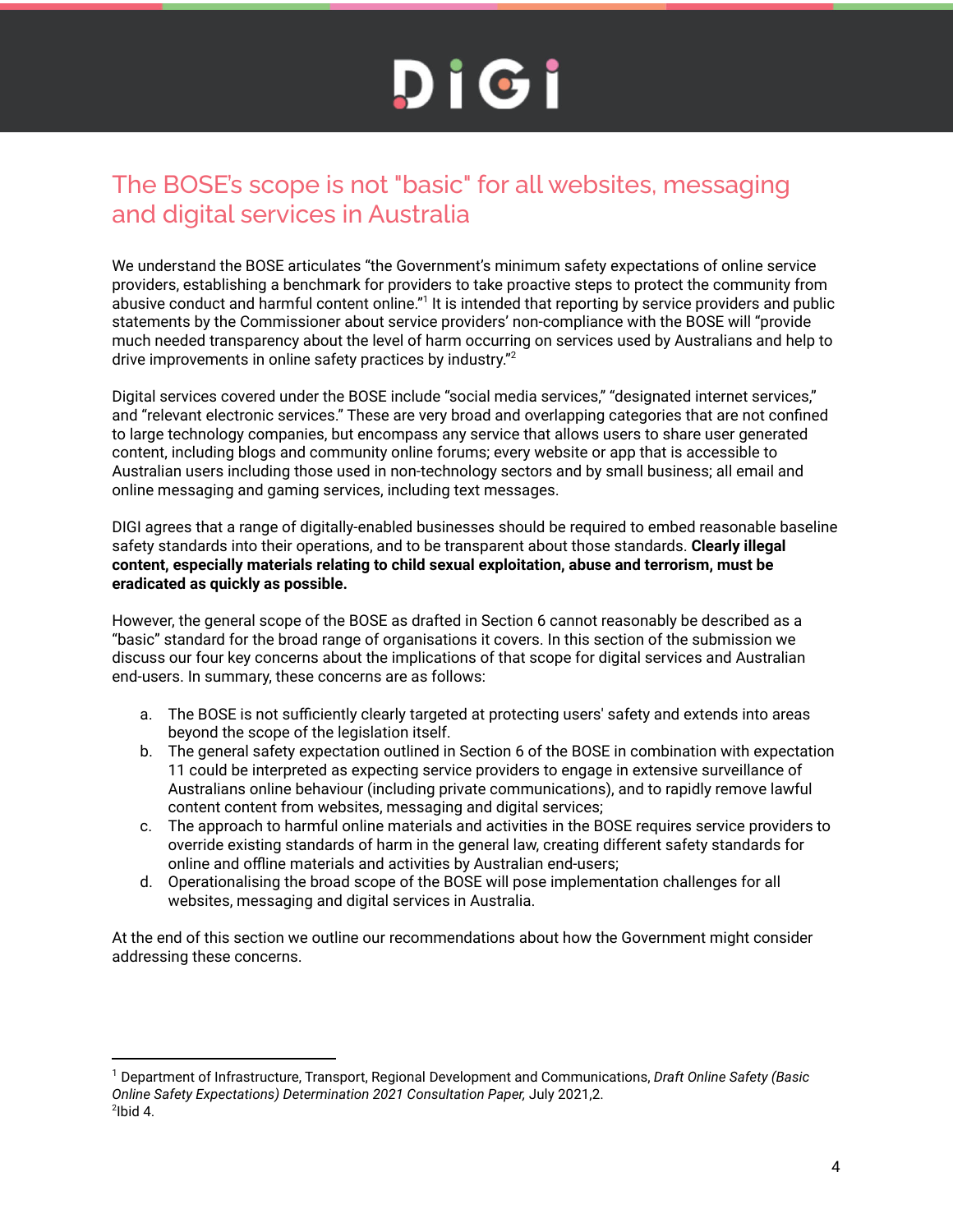### BOSE scope needs to be more clearly targeted at protecting users' safety

#### Policy intent of BOSE

While DIGI supports the introduction of basic online safety expectations, **the breadth of the expectations as set out in the current drafting of the BOSE do not achieve the policy intent of creating a minimum safety benchmark** for the range of online businesses that are within the scope of the directive. The general expectation outlined in Section 6 of the BOSE sets out the baseline safety standard for all websites, messaging, and digital services with an Australian user base. Section 6 (1) states a core expectation that regulated services will take reasonable steps to ensure that end-users are able to use the service in a "safe" manner. Section 6(2) adds an additional requirement that service providers take "reasonable steps" to proactively minimise unlawful or potentially unlawful materials activities on their services and also to proactively minimise potentially harmful and lawful materials and activities. **There is no definition of "safety' or "harm" in the BOSE or the Act to assist service providers interpret what this expectation means.**

#### Broad scope of BOSE

Our analysis of Section 6 of the BOSE is that in its current form, the expectations require all service providers within scope to **anticipate**, and respond to, a vast and uncertain realm of material or activity that is unlawful or harmful or **may be potentially unlawful or harmful.** The broad scope of the BOSE is reinforced by the consultation paper that states: "The core expectations are principles-based and intended to be read in their broadest sense,"<sup>3</sup> and "the Expectations can be applied to the range of material or activity on a service that is or may be unlawful or harmful."<sup>4</sup> While Sub-section 6(1) of the BOSE is directed at the protection of end-users, there is no such limitation in Sub-section 6(2). In the Frequently Asked Questions (FAQ) about the BOSE, the Department further explains the scope of the BOSE is intended to capture emerging forms of harmful material and behaviours that service providers "are best placed to identify."<sup>5</sup>

If the BOSE is to be interpreted as the Department has stated, the requirement on service providers to detect and deal with harmful and potentially harmful online materials and activities, encompasses many categories of lawful speech, contrary to users' reasonable expectations that their use of online services will not be restricted, unless that use is unlawful or contrary to the service provider's terms of use. Because there is no clear standard for harm in Section 6, it can be interpreted to capture any material that is the subject of a user complaint, even if that material is lawful.

Broadly interpreted, Section 6 is also not limited to harm, and potential harm, to individuals' mental or physical well being; rather it covers the gamut of unlawful or harmful activity online, including that which is already regulated under existing laws such as consumer protection, competition, copyright and defamation laws. Interpreted in its broadest sense, sub-section 6(2) not only encompasses harms, and potential harms, to end users that are due to online activity but could, for example, include harms and potential harms to businesses, political processes such as elections, the economy or institutions.

Attempts by the Government to comprehensively regulate all possible forms of online harm in online safety legislation have met with public opposition in the past, and amendments were made to the Online Safety Act 2021 to address these. For example, as a Senator recently explained in a Senate Estimates

 $3$  lbid, 2.

<sup>4</sup> Ibid, 4.

<sup>5</sup> Department of Infrastructure, Transport, Regional Development and Communications, *Frequently Asked Questions: Basic Online Safety Expectations*, October 2021, 2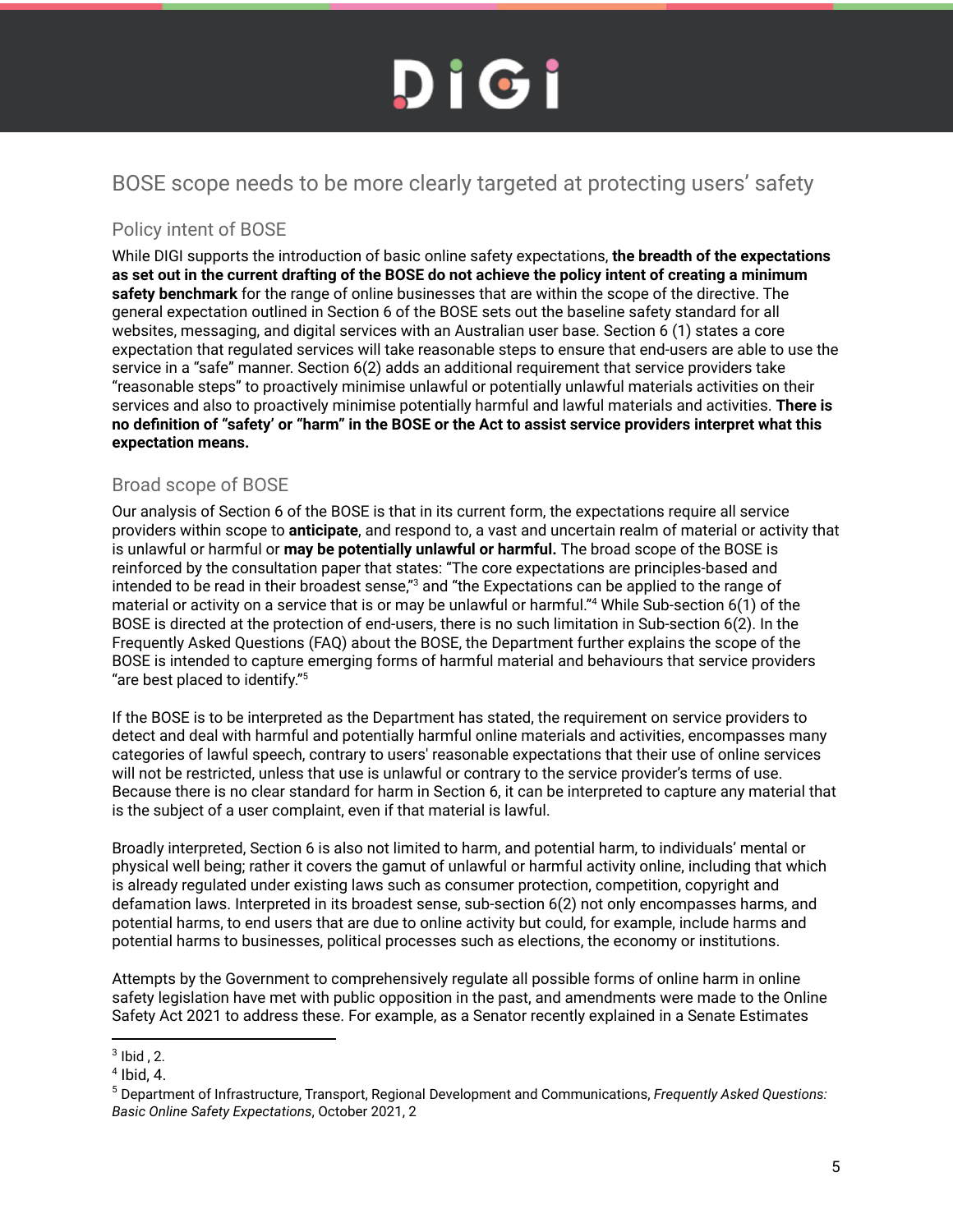hearing, amendments to the Online Safety Act were made during the parliamentary process to ensure the standard of harm for adult cyberbullying therein aligned with the serious harm standard in the *Criminal* Code Act 1995.<sup>6</sup> Section 5 of the Act provides that "serious harm" means serious physical harm or serious harm to a person's mental health, whether temporary or permanent. Serious harm to a person's mental health is further defined in Section 5 to include:

- *(a) serious psychological harm; and*
- *(b) serious distress;*

In its current form, the Act is focused on addressing unlawful materials and activity that cause serious harms such as adult cyberbullying, non-consensual sharing of intimate images, exposure to abhorrent violent materials, and Class 1 (Refused Classification) materials. The Act also addresses specific harms to children from cyberbullying, and exposure to age inappropriate materials (Class 2 materials). These kinds of materials and activities are also largely unlawful under existing laws. The Act does not envisage that the BOSE determination will revise the safety standards required by the Act<sup>7</sup>. We are concerned that, as drafted, the wide scope of the BOSE effectively overrides the harm standards of the Act.

We appreciate service providers' obligations to address harmful and potentially harmful behaviour under the BOSE is limited to taking "reasonable steps". The Department has helpfully clarified that this does not mean service providers must take all reasonable steps, a clarification which we suggest could usefully be included in additions to the BOSE<sup>8</sup>. However, as explained by the FAQ, the "reasonable steps" limitation only impacts the kinds of *measures* that must be taken by service providers, and does not limit the broad scope of *materials and activities* that are subject to the BOSE.

#### Service providers are incentivised to remove lawful user content and conduct surveillance

Cumulatively, the expectations in the BOSE that service providers take "proactive" steps to keep users safe create strong incentives on service providers to favour the fast removal of material (including lawful material), without allowing time to adjudicate whether there is a reasonable basis for doing so.

As drafted, the BOSE encourages service providers to exercise an abundance of caution when assessing if materials and activities are within the expectations. When in doubt about whether materials and activities are within scope of the expectations, many service providers will likely find it easier to remove users' content and/or online accounts under the BOSE. Indeed, Section 6(3) **encourages service providers to "remove (as applicable) material or activity on the service that may be unlawful or harmful"**. This poses a risk for end users' ordinary everyday interactions online with implications for political communication. There is a serious risk that controversial news content and content from activists, including online petitions and protests which serve an important democratic function in holding governments and the private sector to account, will be removed. Arguably, under the BOSE, service providers should remove almost any politically controversial subject matter that prompts or is likely to prompt a response of "distress, grief, fear or anger", because the BOSE has a lower threshold of harm than the threshold of "serious harm" in the Online Safety Act (quoted above).

*but does not include mere ordinary emotional reactions such as those of only distress, grief, fear or anger.*

<sup>6</sup> *Environment and Communications Committee*, Tuesday, 26 October 2021, Senate, 40-41.

 $7$  See Section 46 of the Act which sets out requirements for the BOSE.

<sup>8</sup> Ibid 2.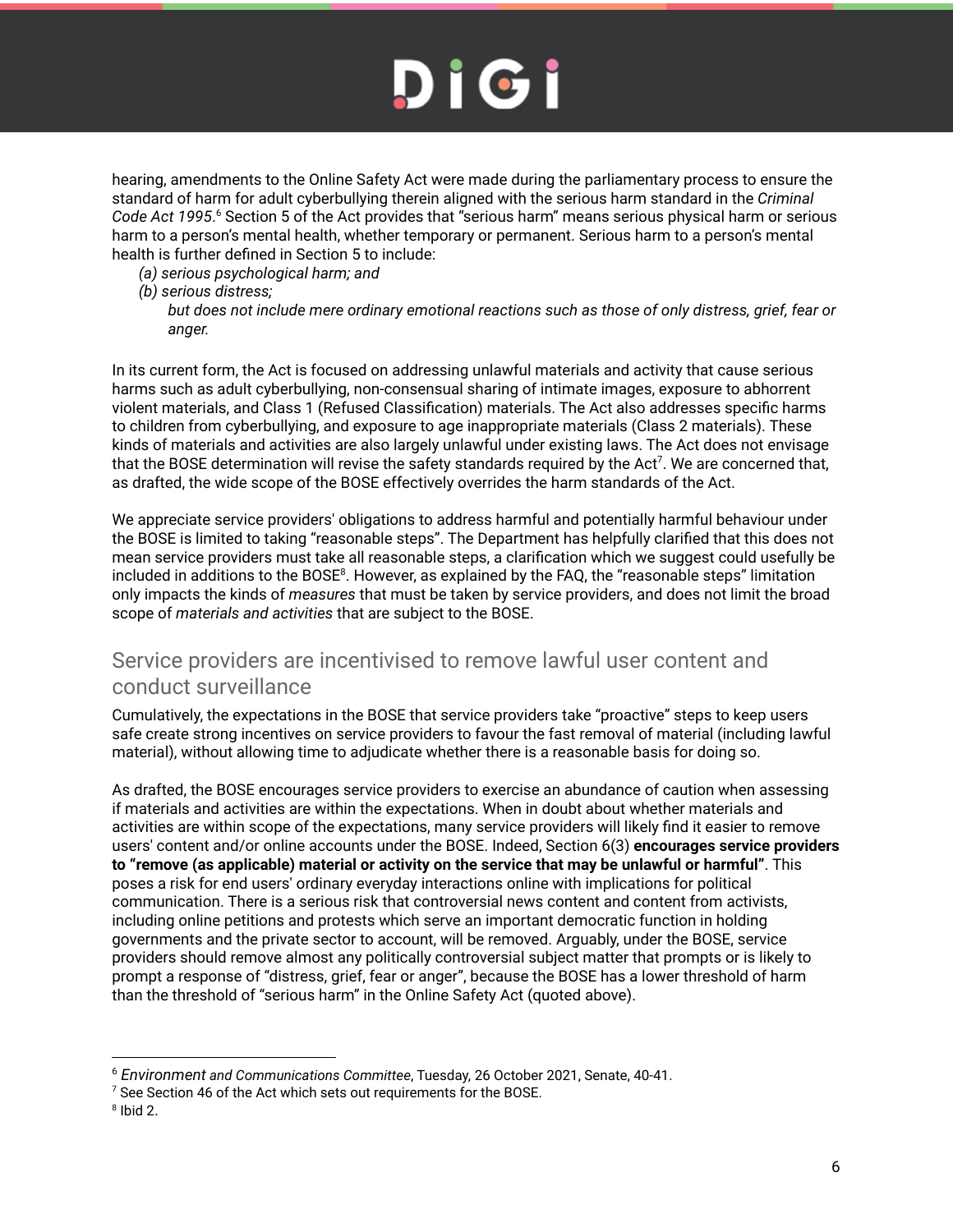A question to this effect was recently raised in Senate Estimates.<sup>9</sup> In response, the Department stated that Section 233 provides a safeguard of political communication<sup>10</sup>; However, we would argue that the strength of that safeguard is questionable as Section 233 merely provides that the Act "does not apply to the extent (if any) that it would infringe any constitutional doctrine of implied freedom of political communication". This provision only acknowledges the existence of the constitutional doctrine (which in any event cannot be undermined by legislation) and does not mitigate the strong incentives in the Act and the BOSE for service providers to take down lawful content.

The Department's broad interpretation of Section 6(2) requires service providers to intercept potential unlawful or harmful activity on their services. As the Consultation paper explains, the BOSE includes an "expectation that service providers do more to assess and anticipate risks of harm facilitated by their services and take proactive and preventative action or 'reasonable steps' to mitigate those risks."<sup>11</sup> **How is every website or messaging service in Australia going to be able to anticipate potentially harmful behaviour? How can service providers reasonably meet this requirement unless they implement mass surveillance and analysis of users' online activities?** We welcome efforts at clarity in relation to these questions in the FAQ, but ask that this be reflected in the legal instrument itself to provide business with legal certainty, rather than any supplementary documents such as explanatory memorandums that have no legal standing.

### The BOSE creates disparity between regulation of offline and online businesses

The broad scope of the BOSE arguably creates different harm standards for the same material based on whether the material is disseminated online and offline. This has significant implications for end-users who may be denied access to materials online that they can lawfully access offline, for example via traditional broadcast media. It is often said by the Australian Government that the rules for the online world should mirror that of the offline, and while we appreciate and accept the broad philosophy behind that argument, by requiring the online industry to take a pre-emptive approach to curtail materials or activity that are "potentially harmful or unlawful" creates a significant disparity between the regulation of offline and online businesses in the Australian market. **The assumption here is that materials online that are considered to be safe for the Australian public to view offline are rendered unsafe by the mere fact they are distributed online.**

For example, defamation law regulates publication of material which harms a person's reputation. As drafted, the BOSE can be interpreted to require online service providers to protect users from being exposed to materials, such as satirical comedy, that may cause hurt to an individual's feelings but fall short of the standard for defamation under the Uniform Defamation Law. In the offline world, of print publications, and broadcast media, the same type of material would be freely accessible unless it is established to have harmed an individual's reputation, to the degree required under applicable defamation law. We believe the BOSE safety standard should ensure that equivalent offline and online materials and activities are subject to the same safety standard.

Again we note that the limitation in Section 6 that service providers need only take "reasonable steps" to deal with harmful or potentially harmful material does not rectify this problem, since it only affects the measures that must be put in place and not the requirement that service providers address any type of materials that may be harmful.

<sup>9</sup> *Environment and Communications Committee*, Tuesday, 26 October 2021, Senate, 68.

 $10$  Ibid.

<sup>11</sup> *Draft Online Safety (Basic Online Safety Expectations) Determination 2021 Consultation Paper,* July 2021,5.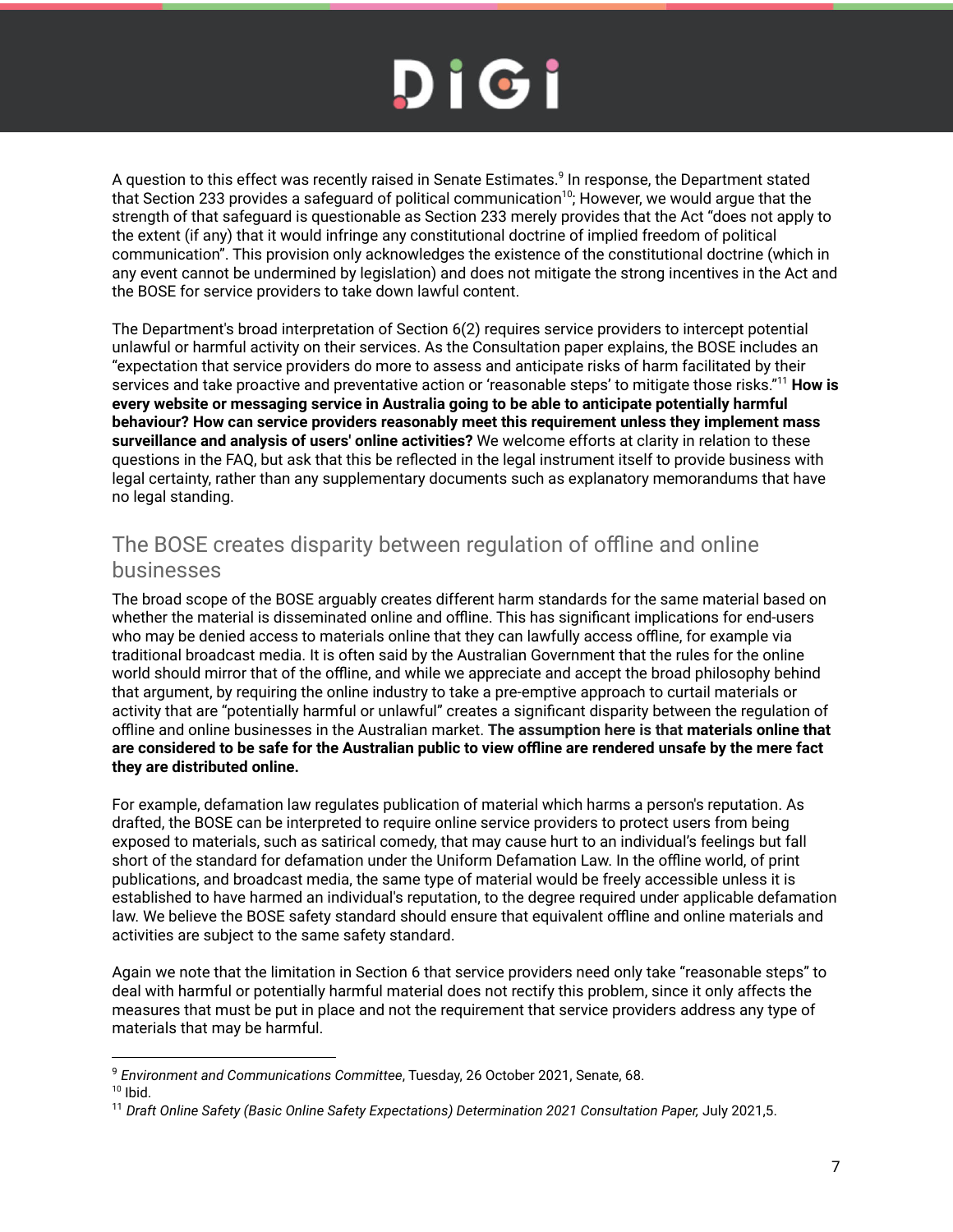### Operationalising the BOSE's broad scope on all websites, messaging and digital services in Australia

A threshold question for all websites, messaging and digital services who are subject to the BOSE is how they should interpret and comply with such a wide and subjective scope of online materials and activities in practice. In our view, this "catch all" approach is likely to undermine the effectiveness of the BOSE, since it is unclear how all websites, messaging and digital services can realistically fulfill their obligations to comply and report about their compliance under Section 49 of the Act.

An additional problem for businesses is assessing if their services fall within the scope of the BOSE. The Act outlines eight industry sections, three of which are covered by the BOSE, yet some services may not obviously identify within the section as defined. For example, it is not clear whether "a designated internet service of any kind" would also include an "app distribution service". The overlap between the industry sections under the Act, reflected in the BOSE, makes it difficult for businesses to assess how certain aspects of the law apply to them, where the law differentiates between different industry sections. It would be helpful if the Office could provide published guidance on this point.

Furthermore, the BOSE does not clearly articulate how businesses with different risk profiles will be treated for the purpose of assessing their compliance with the expectations. At present there are no exemptions from the BOSE for low risk services such as business-to-business services. Nor are there any public interest exemptions, from the BOSE, for example for online news media<sup>12</sup>.

There also needs to be recognition that different sized businesses have different capabilities to meet the BOSE, which is recognised by the eSafety Commissioner's Safety by Design initiative. For smaller businesses with limited resources, it will be extraordinarily difficult to set up systems and processes to evaluate the harm or potential for harm of material and activities on their services. Even large technology companies with advanced automated systems and large enforcement teams will struggle to operationalise this open-ended nature of this expectation, because there is no consensus as to the meaning of "harm" with which they can train their systems and teams. We recommend that the Department test the practicality and impact of each of the proposals in the BOSE for a range of businesses in these different categories, and make adjustments accordingly.

### Recommendation: the BOSE be amended to better target policy intent of protecting users' safety

Based on our analysis of the current drafting of the BOSE we recommend that amendments be made to Section 6 so that it is more clearly targeted at protecting users' safety.

We suggest that the scope of Section 6(2) be amended as follows:

The provider of the service will take reasonable steps to implement systems and processes that mitigate the risk of harm to end users caused by materials and activities on the service. For the purpose of section 6(2), materials and activities are those materials and activities on a service that may be subject to a removal notice by the Commissioner under the Act.

 $12$  Note that there is a limited exemption in Section 104 of the Act for certain types of content being included in news materials, but news organisations would still be required to ensure that their reporting is not harmful, or potentially harmful or unlawful.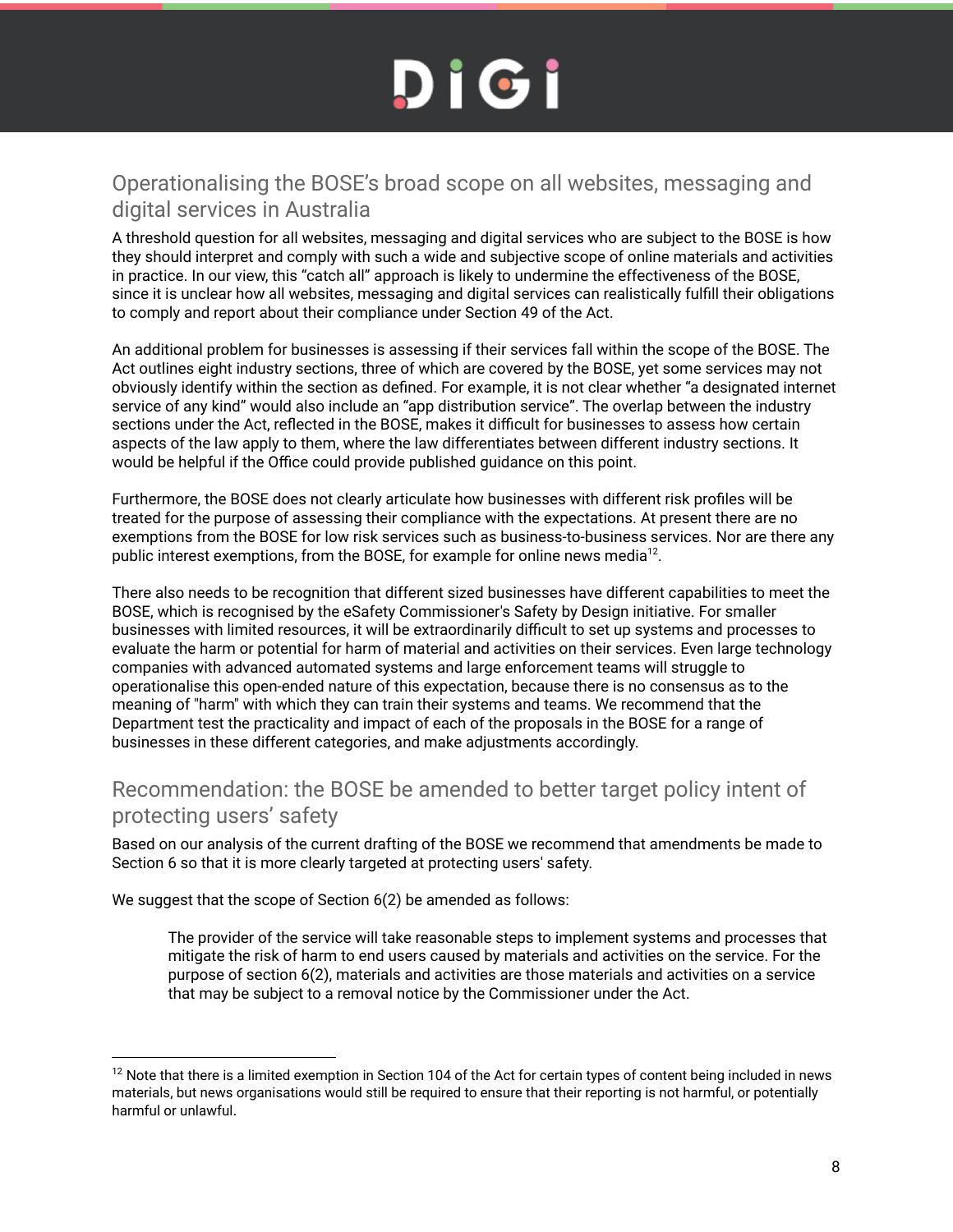This would capture the range of materials and activities that are set out in Section 46, that the Government considers are particularly harmful to Australian users and fall within the scope of the expectations:

- a. Cyberbullying material targeted at an Australian child;
- b. Cyber-abuse material targeting an Australian adult;
- c. Image-based abuse material;
- d. Class 1 and Class 2 content; and
- e. Material depicting, promoting, inciting or instructing in abhorrent violent conduct.<sup>13</sup>

This approach also enables service providers to take an approach to compliance that is based on the risk of harm to end-users on their services, enabling the expectations to be more effectively operationalised across the diverse range of websites, messaging and digital services that will be regulated. A more targeted focus on material and activities that are harmful under the Act ensures an appropriate balance between the need to provide a baseline safety standard and users' freedom of speech. This approach also ensures an appropriate level of parity in the safety standard for equivalent materials and activities in offline and online environments.

#### **Recommendations in this section**

- 1. We ask that the Government consider refining the scope of the BOSE as follows:
	- a. Amend section 6(2) to provide "The provider of the service will take reasonable steps to implement systems and processes that mitigate the risk of harm to end users caused by the materials and activities on the service . For the purpose of section 6(2), materials and activities are those materials and activities on a service that may be subject to a removal notice by the Commissioner under the Act". This aligns with the safety standard embodied in the Act and ensures that laws that do not concern the safety of end users sit outside the scope of the Act.
	- b. The BOSE should make clear that the "reasonable steps'' requirement does not require service providers to take all reasonable steps, as set out in the FAQ.
	- c. There are clear exemptions for businesses that are low risk such as business to business services or where there is a strong public interest in protecting freedom of expression, such as news media.
	- d. Prior to implementation, the Department should test the practicality and impact of each of the proposals in the BOSE for a range of businesses with different risk profiles and of different sizes, and make adjustments as needed.

### All service providers must seek Commissioner's guidance on how they will meet the Government's expectations

All websites, messaging and digital service providers subject to the BOSE are required to seek guidance from the Commissioner (Section 7(1) of BOSE) and report on their compliance (Section 49 of the Act). There is an additional requirement that service providers will have regard to any relevant guidance

<sup>13</sup> *Draft Online Safety (Basic Online Safety Expectations) Determination 2021 Consultation Paper,* July 2021,5.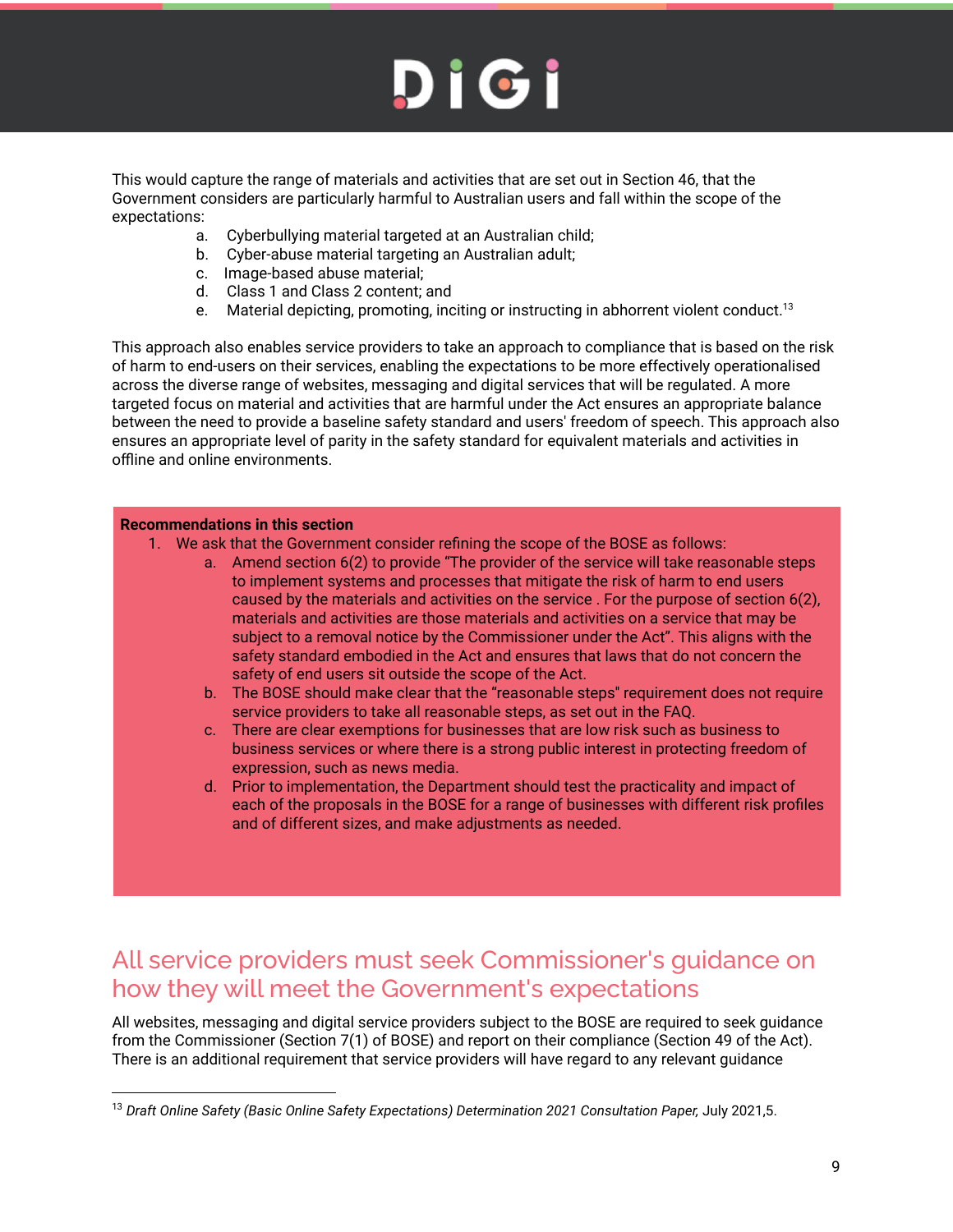material made available by the Commissioner (Section 7(2)).The Act also provides for the Commissioner to publish statements about the performance of service providers in meeting the Government's expectations, giving the Office power to publicly "name and shame" businesses that do not comply with the Offices' guidance (Section 48 of the Act).

The requirement in Section 7(1) means **every website or app that is accessible to Australian users must proactively seek the Commissioner's input on how they will meet these expectations.** We question the practicality of this requirement; it is impossible to even quantify the number of websites, messaging and digital services in Australia, let alone the time it would take for each of those services to consult individually with the eSafety Commissioner. This is not an efficient use of Government resources.

The broad powers of the Commissioner to seek compliance reports from businesses under the Section 49 Act and the BOSE in effect enable the Commissioner to conduct spot audits to assess if service providers are following the Office's guidance. While the Commissioner can publish adverse statements if service providers do not follow their guidance, service providers have no right to reply if they disagree. The "closed door" guidance the Commissioner provides individual service providers under the BOSE also has the potential to have unintended and hidden anti-competitive effects, especially if the guidance were to impose an unequal compliance burden on competitor companies.

In the FAQ, the Department has stated that the eSafety Commissioner will consult with industry concerning the guidance that her Office will provide concerning the interpretation and operationalisation of the BOSE<sup>14</sup>. We welcome such consultation, noting that it is critical that it is broad-based and includes large, medium sized and small service providers with diverse business models, and companies outside of the technology industry; this consultation should occur before the BOSE is finalised. However, such consultation does not overcome the issues with the lack of transparency in implementing that guidance under Section 7(1). In order to ensure the guidance provided by the Commissioner is transparent and consistent, it is best provided via published guidelines that are visible to all service providers. We therefore suggest that the requirement that service providers individually seek the Commissioner's guidance in Section 7(1) be redrafted so that service providers may, in their discretion, seek the Commissioner's guidance but any such guidance will be published to the extent reasonably practical. Section 7(2) should be amended so that service providers take into account published guidance from the Office.

#### **Recommendations in this section**

- 2. We ask that the Government amend the BOSE as follows:
	- a. The requirement for service providers to individually seek the Commissioner's guidance on compliance is removed (noting that, as drafted, this requirement applies to every business in Australia that has a website, and every digital service used by Australians);
	- b. Before the BOSE is finalised, we ask for additional consultation between the broad range of service providers regulated by the BOSE and the Commissioner concerning the guidance that will be provided by the Commissioner about compliance; and
	- c. That the requirement on service providers to seek guidance from the Commissioner is replaced by a right for service providers to seek guidance provided that this is published to the extent reasonably practical. Section 7(2) should be amended so that service providers take into account published guidance from the Office.

<sup>&</sup>lt;sup>14</sup> Frequently Asked Questions: Basic Online Safety Expectations, October 2021,2.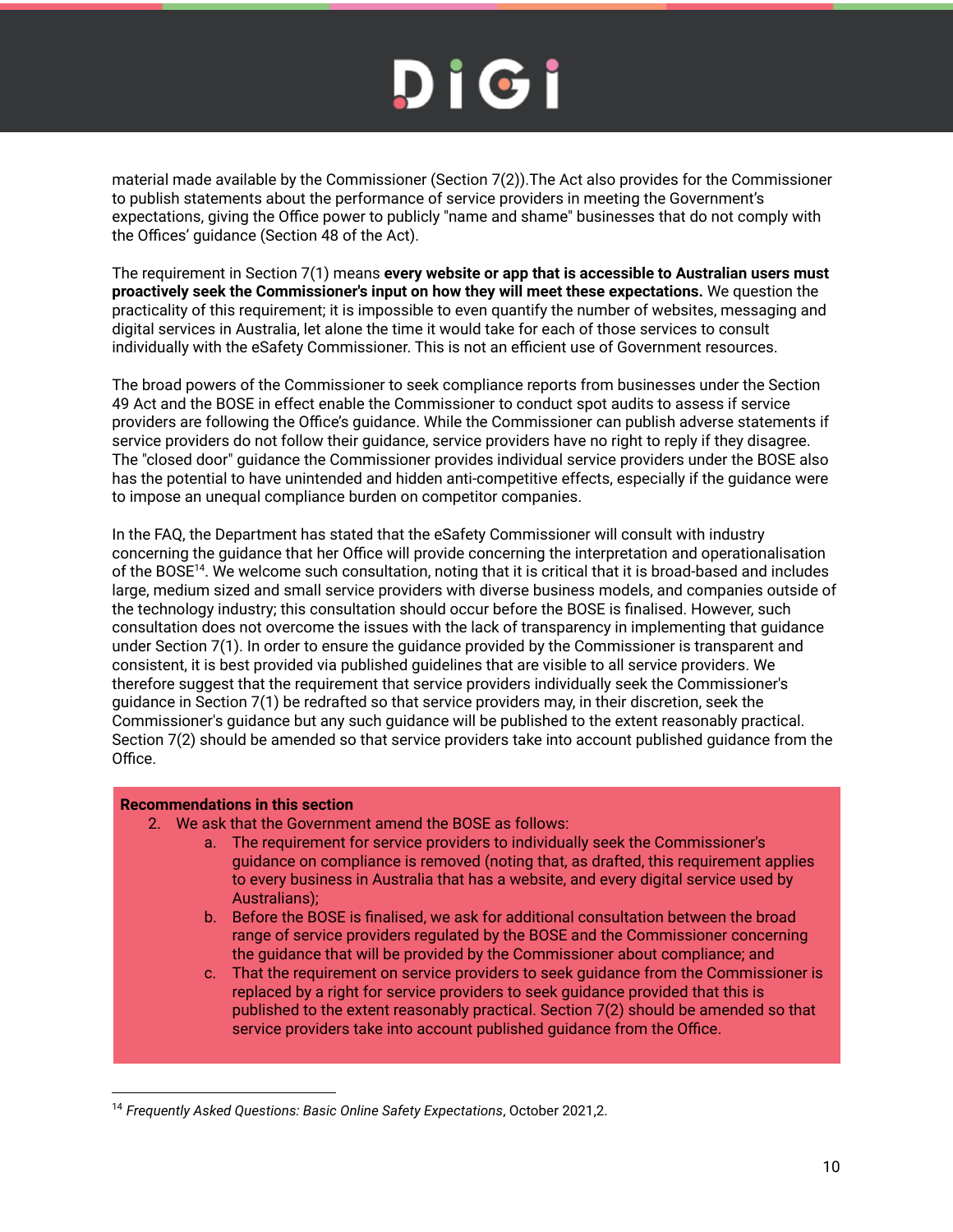### Need for eSafety Commissioner powers to be subject to reasonable oversight and review

One of the most concerning features of the overall regime established under the Act is the lack of symmetry between the extensive requirements imposed on businesses to be transparent and accountable to the eSafety Commissioner regarding their compliance with the rules, and the very limited transparency and accountability of the Commissioner in enforcing that compliance. Service providers and the public currently must largely rely on questioning of the Office in Senate Estimates to obtain information about how the Office is approaching the exercise of powers under the Act. Through this mechanism, we know that the Office has never exercised some of the powers granted six years ago under the Enhancing Online Safety Act 2015. For example, the eSafety Commissioner recently confirmed in Senate Estimates that, to date, her Office has not exercised powers to issue a remedial direction requiring service providers to implement a restricted access system to ensure minors do not access Class 2 materials<sup>15</sup>. Nor has the eSafety Commissioner utilised powers to request users to takedown materials but has only used those powers against service providers.<sup>16</sup>

While the Act has of course passed, and Section 183 imposes some minimum reporting obligations on how often the Commissioner is utilising powers under the Act, industry participants do not have clarity about how their compliance with the Act is assessed by the Commissioner. This places the burden of interpreting the Commissioner's expectations of compliance with the Act entirely on service providers. There is, for example, no requirement on the Office to publish guidance about how they approach the classification of online materials under the online content scheme in part 9 of the Act. This guidance is critical in setting expectations for service providers and end-users under the Act and about how the Commissioner exercises powers to take down Class 1 and 2 online materials, including materials the Office considers unsuitable for minors under the age of 18. It is also critical to setting clear expectations for service providers and end-users under the forthcoming codes under the Act, and the BOSE, to the extent these require service providers to address Class 1 and Class 2 materials.

Under the Act and the BOSE, the eSafety Commissioner is charged with making an assessment as to whether online materials or activities may be harmful or unlawful<sup>17</sup>. The broad range of industry participants in scope cannot rely on Senate Estimates or supplementary documents, such as explanatory memorandums or FAQs, to ascertain how the BOSE will be administered; their rights and responsibilities must be reflected in the laws themselves. Information about how the BOSE is administered is essential for ensuring public confidence in the BOSE, and for assessing the need for and scope of new powers being granted to the eSafety Commissioner. As noted above, service providers must seek guidance from the Commissioner on how they should comply with BOSE under Section 7(1), but the Commissioner is not required to provide that guidance publicly, nor is there any recognition that the powers to provide guidance or demand reports should only be used in a proportionate and targeted way. While we are supportive of incentives being placed on service providers to encourage them to keep pace with emerging challenges in the usage of technology, the combination of the guidance powers in Section 7(1) of the BOSE with the powers in Section 48 of the Act to "name and shame" service providers, creates an unacceptably broad level of discretion in the Commissioner, without adequate restrictions or oversight.

<sup>15</sup> *Environment and Communications Committee*, Tuesday, 26 October 2021, Senate 47

<sup>16</sup> Ibid 39

<sup>17</sup> *Environment and Communications Committee*, Tuesday, 26 October 2021, Senate,71.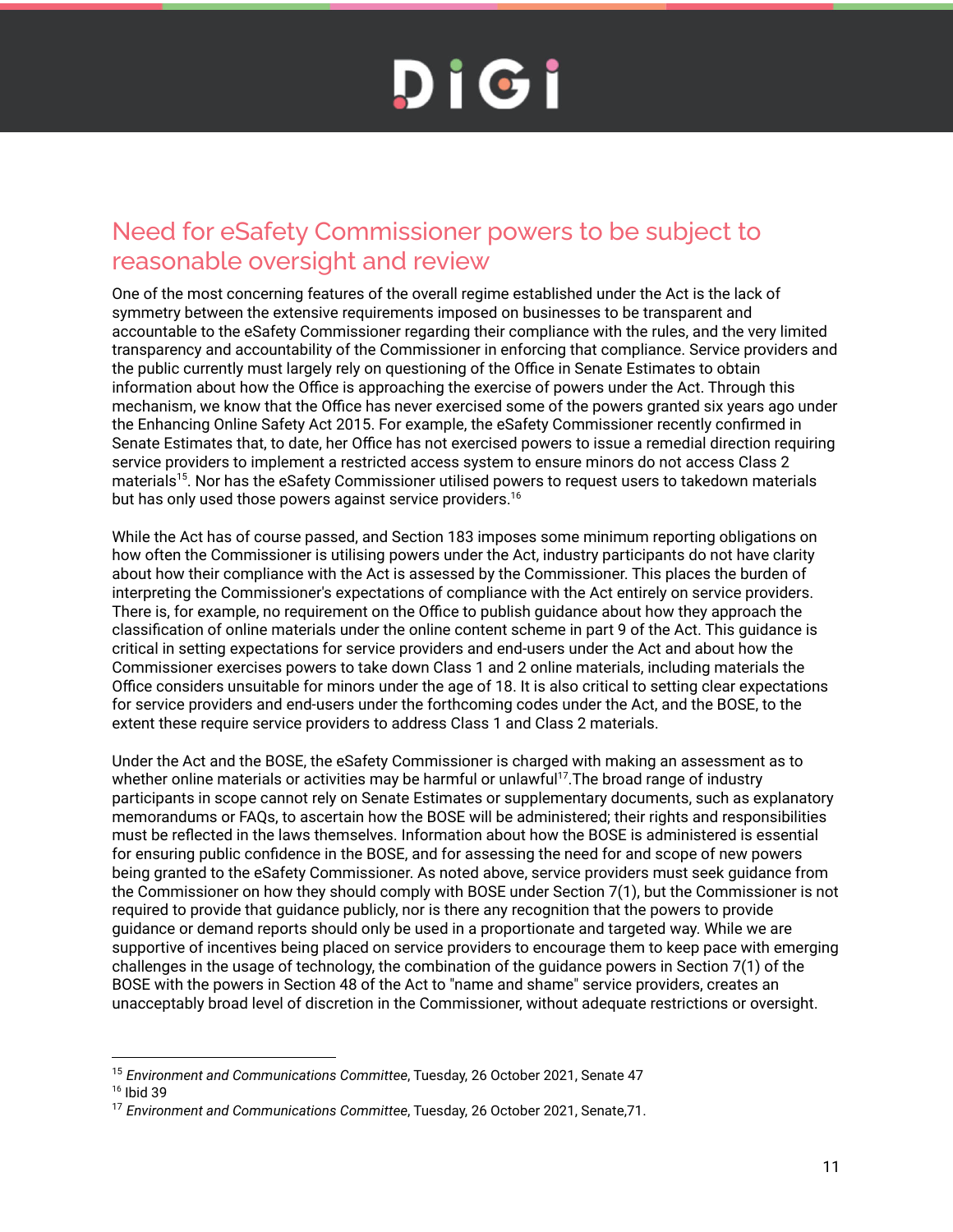There is no provision in the Act for service providers to contest the assessment of the Commissioner under Sub-section 7(1) and (2) of the BOSE regarding the kind of material or activity on online services that may be unlawful or harmful. The limited opportunity for service providers to challenge the Commissioner's decisions creates an additional incentive for service providers to take an over-cautious approach to removal of content. While we understand that the Commissioner will provide an internal review mechanism for certain decisions, we are unaware of whether this has been established or how it will operate. There is a need to increase industry and public confidence that the eSafety Commissioner's powers will be exercised in a transparent manner and subject to reasonable oversight and review. While the current Commissioner may reasonably and sensibly exercise her powers today, clarity in the law will create certainty in the event of changes in personnel at the Office in the future and mitigate the possibility that these powers could be used improperly.

To specifically address the issues raised about the accountability and transparency of the eSafety Commissioner's powers under the BOSE, we suggest that the Commissioner be required to request and (with consent) publish service providers' responses to statements about their performance in meeting the Government's expectations under Section 48 of the Act. The details of the Office's internal review process must also be finalised and communicated to industry participants before the BOSE is finalised. To strengthen the overall accountability of the eSafety Commissioner, we suggest that the Minister for Communications exercise the power in Section 188 of the Act to direct the Commissioner to develop and publish a detailed regulatory action policy. At a minimum, this policy should include details of the internal review process that can be utilised by service providers and guidelines used by the Office to assist them in decision-making under the Act, such as the scope and limits of online materials that are classed as Class 1 or Class 2 in Part 9 of the Act. This will help ensure that future changes to the powers of the Commissioner under the Act draw upon evidence of past practice.

#### **Recommendations in this section**

- 3. We ask the Government to:
	- a. Amend the BOSE to require the Commissioner to publish service providers' responses to statements about their performance in meeting the expectations of the BOSE.
	- b. Ensure that the Commissioner's internal review mechanism is established and details of how it will operate are made available to service providers prior to the implementation of the BOSE.
	- c. Issue a direction by the Commissioner from the Minister under Section 188 of the Act, requiring the Commissioner to develop and publish a detailed regulatory action policy that includes details of the internal review process and guidelines used by the Office to assist them in decision-making under Act.

### Need for a flexible approach to compliance for different sized online businesses

The BOSE does not differentiate between the variety of services that are regulated across the websites, messaging and digital services in scope. Many of these services will have varying resources and capabilities to meet the expectations in the BOSE as drafted. Those with more limited resources may well find the cost of providing services in Australia is not viable, particularly if they are caught simply because they offer a global product accessible in Australia. Taking a one-size-fits-all approach to regulation also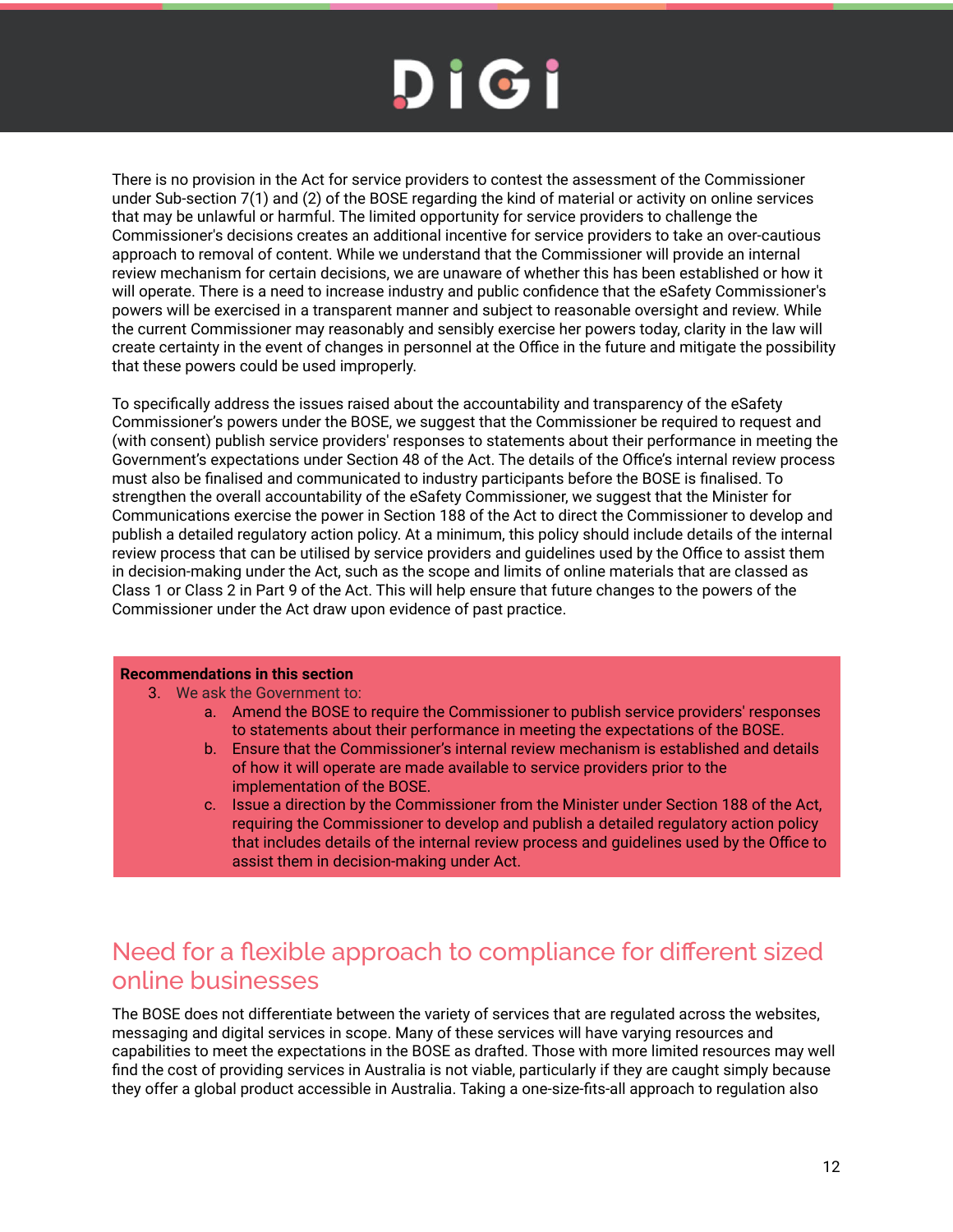risks leaving small and medium sized businesses at a competitive disadvantage to larger platforms, compromising the Government's goal of being a leading digital economy by 2030.

The FAQ states that service providers can take a flexible approach to compliance and can "choose to undertake different steps that work best" for them<sup>18</sup>. If this is the intent of the law, then this clarification should be incorporated in the drafting of the BOSE so that it is clear that smaller businesses are not necessarily required to invest in technology at the same level as larger platforms, nor are they required to have the extent of consultation required with the Office to comply with the expectations. Again, the diverse range of industry players require certainty in the law itself, not by way of supplementary FAQ or materials that are subject to change outside of a parliamentary process.

#### **Recommendations in this section**

4. We ask the Government to amend the BOSE to be consistent with the BOSE's FAQ so that it is clear that service providers of different sizes and resources can take a flexible approach to compliance and can "choose to undertake different steps that work best" for them.

### Expectations may undermine end-users' confidence about their online privacy and security in private environments

### User expectations for private messaging

While the BOSE should inspire Australians' confidence about their safety online, we believe that this well intentioned initiative has not given sufficient regard to their reasonable expectations of privacy and security. We are especially concerned about the implications of the BOSE for private messaging. As drafted, Section 6 of the BOSE encourages service providers to take proactive steps to prevent material or activity that is or may be unlawful or harmful. In addition to the broad scope of Section 6, Section 11 of the BOSE requires that service providers take reasonable steps to minimise certain materials such as cyber-bullying material targeted at an Australian child; cyber-abuse material targeted at an Australian adult; non-consensual intimate images of a person, and class 1 (Refused Classification) material. When applied to private messaging, the requirements in Section 6 and 11 could be interpreted as setting an expectation that service providers surveil and scrutinise private conversations between Australian adults that may be "potentially harmful", as well as those that may convey the more serious kinds of harmful materials in Section 11 .

We believe that the BOSE needs to be modified to make clear that the reasonable steps standard in Section 6 and 11 will accommodate differences in private communications from those that are more public. The FAQ contains a statement that platforms will not be required to monitor users' private communication, but can simply ascertain whether their activity is harmful or unlawful by analysing data and trends. However, in order for service providers to collect data that is sufficient for them to assess whether users' private communications are lawful or harmful, service providers may need to monitor user's private communications. Private messaging works very differently to publicly accessible services like websites or social media. Users of messaging services have greater expectations about the privacy

<sup>18</sup> Department of Infrastructure, Transport, Regional Development and Communications, *Frequently Asked Questions: Basic Online Safety Expectations*, October 2021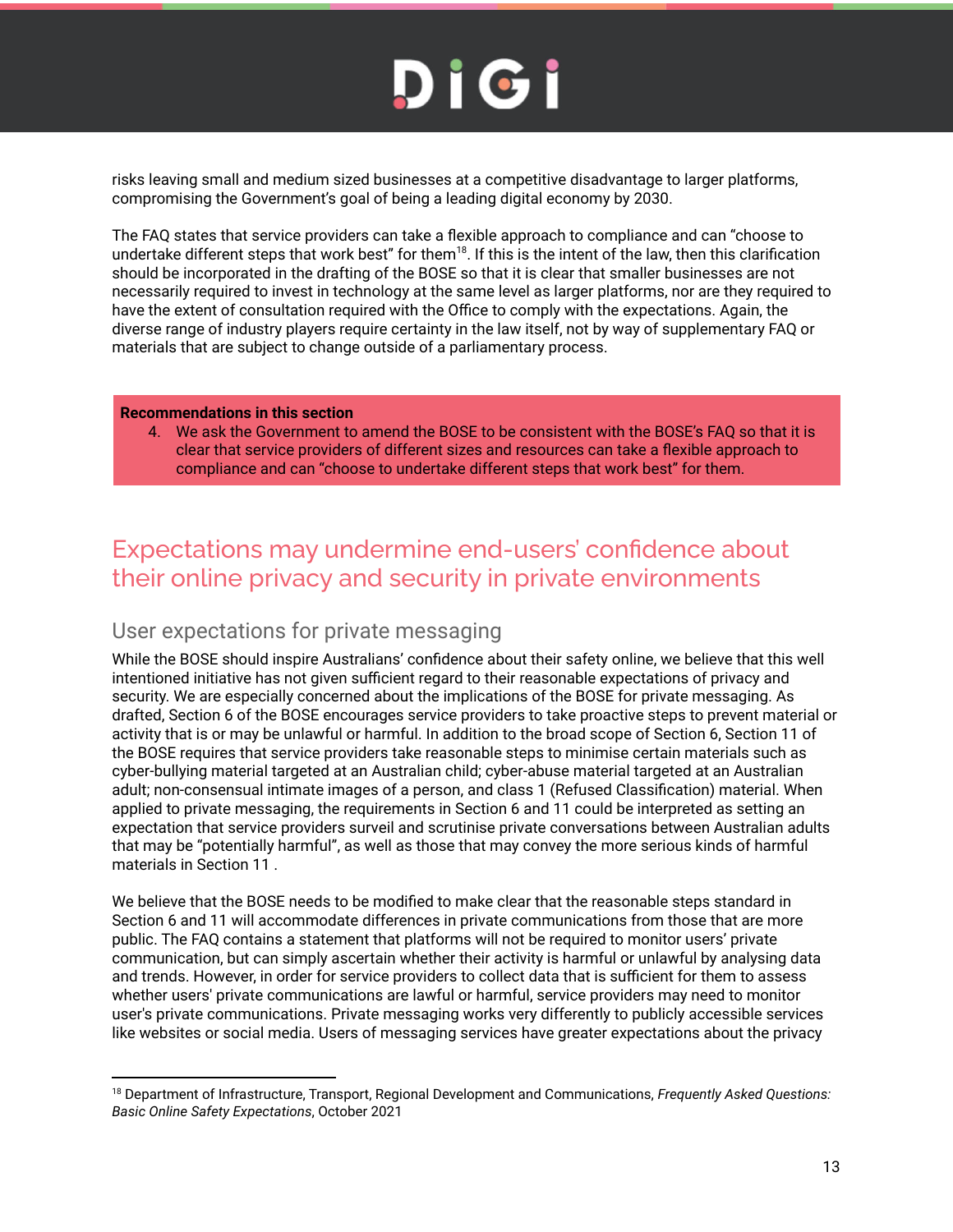of their personal communications and will likely be seriously concerned about the imposition of regulations that require businesses to monitor or control the content of their messages.

The Government currently has significant powers of surveillance to detect unlawful activities online. For example, the Assistance and Access Act 2018 (Cth), International Production Orders Act 2021 (Cth) and the Surveillance Legislation Amendment (Identify and Disrupt) Act 2021(Cth) provide law enforcement agencies and intelligence organisations with far-reaching powers to access any network, system, device, or user accounts covertly and, where required, with the assistance of the service provider. To put it simply, in our view, the scope of the existing pieces of law do not indicate that there is any need for further intrusive monitoring of users' private communications beyond those given to enforcement agencies. We are concerned that any further powers, particularly directed at the surveillance of private messaging, will not strike an appropriate balance between safety and preserving the secure user environment that a thriving democratic society depends upon.

### User expectations for encryption

The BOSE contains a specific expectation in Section 8 that service providers that use encryption with their services will implement processes to detect and address material or activity on the service that is or may be unlawful or harmful.<sup>19</sup> This implies that providers of encrypted services have special obligations to go further in scrutinising users' online interactions than providers of services that are more public.

Encryption is a vital part of modern electronic communications as it allows two or more parties to securely and confidentially engage with each other in many forms of communication and online activities. The ability to encrypt (and subsequently decrypt) communications underpins almost every online activity, from speaking on a mobile phone, messaging friends, accessing Government services to online banking, shopping and web browsing. It is fair to say that most of the common online activities that so many Australians engage with numerous times each day would not exist in their current form, or not at all, if not for the security that encryption affords. Encryption, and end-to-end encryption in particular, is critical for enabling civil rights activists, human rights defenders, and dissidents the ability to communicate securely. In the words of the UN Special Rapporteur for Human Rights, "Encryption and anonymity provide individuals and groups with a zone of privacy online to hold opinions and exercise freedom of expression without arbitrary and unlawful interference or attacks.<sup>'20</sup>

DIGI recognises that encryption in the wrong hands can be mis-used by a small minority of highly motivated individuals to conceal illicit and criminal activities, and may necessitate some changes in the approach of industry, Government and law enforcement bodies to keeping Australians safe. However, it is important to ensure that these changes (and regulatory instruments like the BOSE) do not weaken the overall security or privacy or disrupt the normal activities undertaken by the majority of law-abiding users, which participate in and contribute to creating a "safe online environment. While many of DIGI's founding members are investing in innovative approaches to these challenges, these innovations may be beyond the resources of the broad scope of websites, messaging and digital services in scope under the BOSE.

In light of these challenges, rather than incentivising service providers to engineer vulnerabilities into their products and services in ways that weaken users' privacy and security, the expectations should instead incentivise service providers to work closely with law enforcement and regulators to support specific investigations. Since online services are inherently global in accessibility, and encryption is also widely

<sup>&</sup>lt;sup>19</sup> Section 8

<sup>20</sup> David Kaye, *Report of the Special Rapporteur on the promotion and protection of the right to freedom of opinion and expression,* UN Human Rights Council, June 2015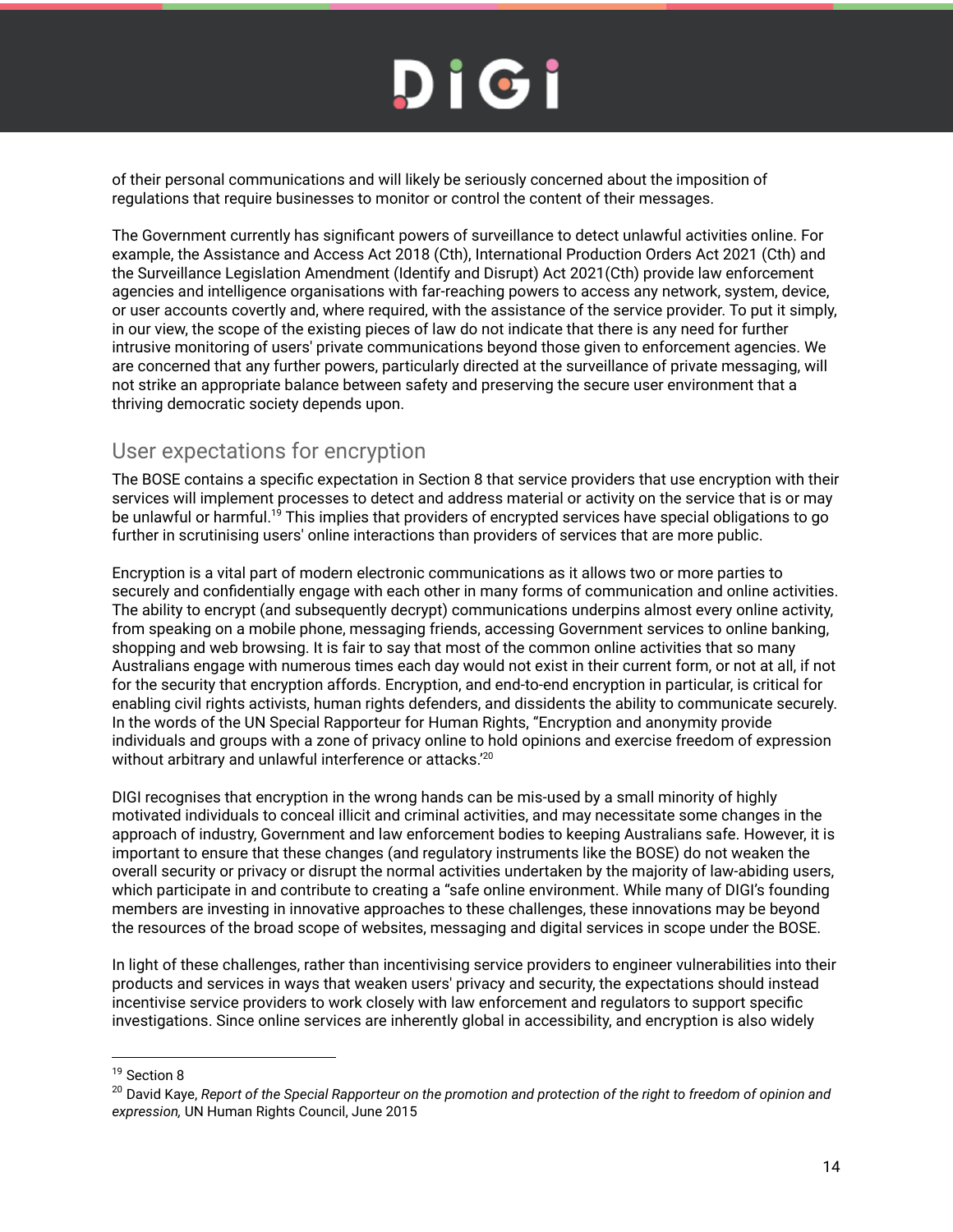used around the world, incentives to engineer vulnerabilities into service design will likely just shift bad actors onto other platforms. There are many opportunities for Government and industry to work together to reduce challenges confronting law enforcement and regulators regarding obtaining digital evidence without resorting to creating systemic vulnerabilities. The Center for Strategic and International Studies' report on *Low-Hanging Fruit Evidence-Based Solutions to the Digital Evidence Challenge*<sup>21</sup> *,* is an effective and relevant resource for recommendations to improve the ability of law enforcement to obtain digital evidence.

#### **Recommendations in this section**

- 5. We ask the Government to amend the BOSE so that it is clear that the expectations in Section 6 and 11 of the BOSE do not require businesses to monitor or control the content of users' private messages on email, chat or messaging service..
- 6. We suggest that the expectation in Section 8 be replaced by an expectation that service providers will work cooperatively with relevant government agencies to improve the capability of law enforcement and regulators to obtain digital evidence of unlawful activity on anonymous accounts in response to warrants and other notices, under applicable laws.

### Service providers are incentivised to remove anonymous accounts

The BOSE contains an expectation that service providers will take reasonable steps to prevent anonymous accounts from being used for unlawful or harmful materials or activities (Section 9 (1)). The steps service providers can take to meet this expectation include having processes that require verification of identity or ownership of accounts (Section 9(1) (b)).

The expectation regarding anonymous accounts assumes that anonymity is frequently correlated with unlawful or harmful behaviors, and increases safety risks to Australians online. Yet, end-users may have valid reasons for anonymity. For example, as the eSafety Office acknowledges, a valid reason for anonymity and identity shielding is to protect users from unwanted contact. eSafety encourages children only to use their given name, a nickname or an avatar online instead of a full real name which makes it more difficult for sexual predators and scammers to interact with them<sup>22</sup>. As acknowledged by the UN Special Rapporteur for Human Rights, the ability for users to remain anonymous online can also be an important means for keeping them safe and promoting human rights<sup>23</sup>. For example, anonymity enables activists to expose repression, corruption and hate, and allows stigmatised and abused communities to find safety and support when revealing their real-world identity could expose them to harm.

There are difficulties in developing an appropriate balance between users' privacy and the need to prevent anonymous accounts from being used for unlawful or harmful materials or activities. The FAQ for the BOSE states that service providers will be expected to take "reasonable steps" to detect, prevent and remove the ability of suspended or banned users to exploit anonymity or identity shielding to re-register

<sup>21</sup> William A. Carter and Jennifer C. Daskal, *Low-Hanging Fruit Evidence-Based Solutions to the Digital Evidence Challenge: A Report of the CSIS Technology Policy Program* (July 2018) *a*vailable at

https://www.csis.org/analysis/low-hanging-fruit-evidence-based-solutions-digital-evidence-challenge

<sup>22</sup> https://www.esafety.gov.au/about-us/tech-trends-and-challenges/anonymity

<sup>23</sup> Ibid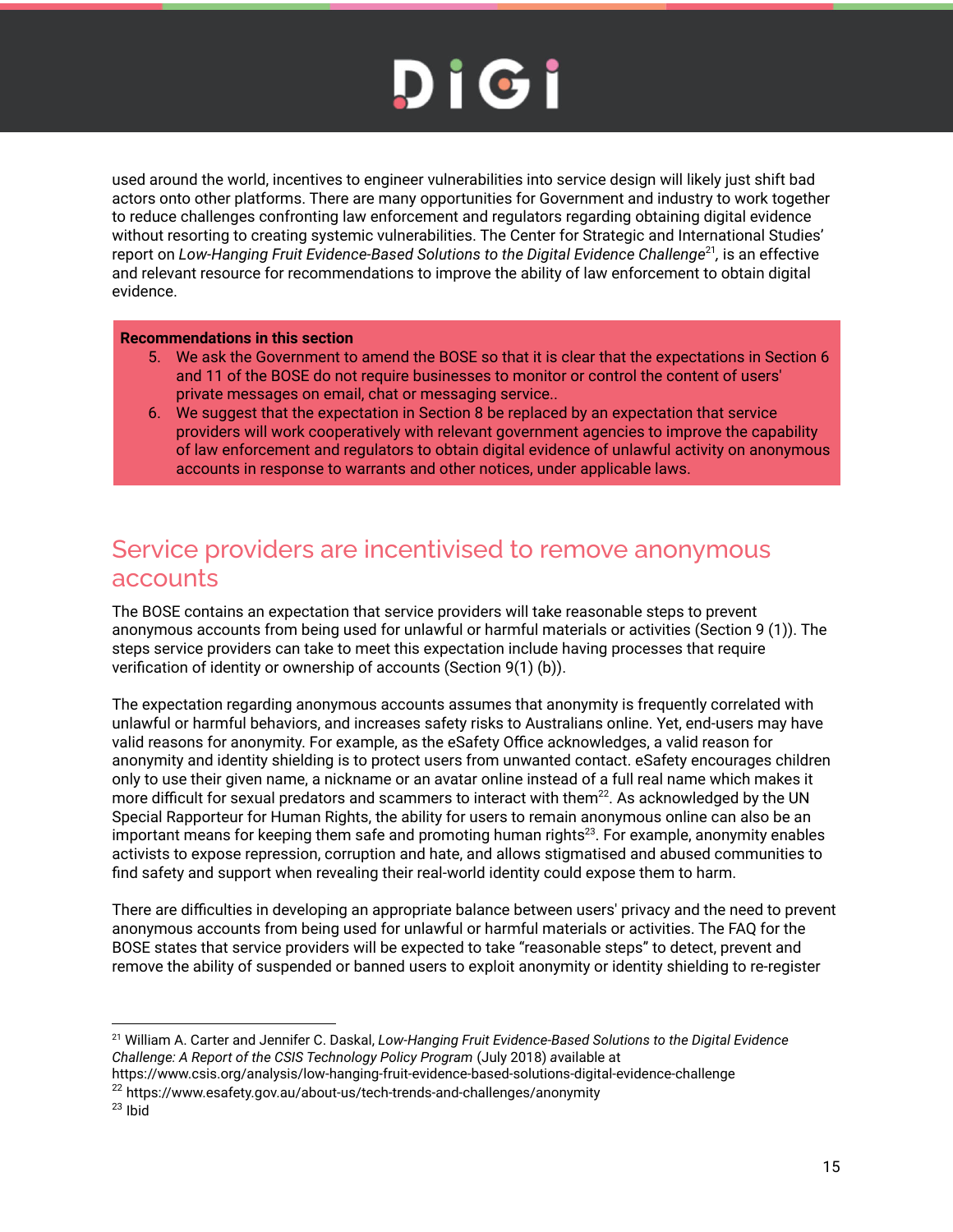under a different or fake/imposter account<sup>24</sup>. It further states that users will not be required to divulge their real identities to service providers. The clarification in the FAQ that the BOSE does not require users to disclose their identity is not helpful, as service providers (rather than users) are the subject of regulation, and Section 9(2) explicitly suggests that service providers can require users to verify their identity to meet this expectation.There is potential for this expectation to conflict with the universally accepted privacy best practice of data minimisation that forms part of the Australian Privacy Principles under the Privacy Act 1988 (cth). Data minimisation is also a key principle of the Consumer Data Right. An additional concern is that this "one size fits all" requirement does not take into account the way privacy laws currently operate in order to protect anonymous users on certain services. For example, where third party apps are developed for a particular service, the operator of that service may not hold information about the accounts of app users, in order to comply with data minimisation requirements under privacy  $laws<sup>25</sup>$ .

The BOSE, and other reform programs, must question the appropriateness of requiring online services to verify users' identity as a means to overcome the challenges associated with anonymity. Rather than imposing a requirement that is specific to anonymous accounts, we suggest that a better approach is to focus the expectations on service providers cooperating with law enforcement and regulators to obtain digital evidence of unlawful activity on anonymous accounts in response to warrants and other notices, under applicable laws.

#### **Recommendations in this section**

7. The expectations in the BOSE concerning anonymous accounts should be replaced by an expectation that service providers will work cooperatively with relevant government agencies to improve the capability of law enforcement and regulators to obtain digital evidence of unlawful activity on anonymous accounts in response to warrants and other notices, under applicable laws.

### The expectation that service providers cooperate must not encourage further sharing of harmful materials

The expectation in Section 10(1) of the BOSE that service providers will consult and cooperate with other service providers to promote safe use is acceptable in principle, however industry needs more clarity about what such cooperation entails in practice. The implication in Section 10(2) is that websites, messaging and digital service providers must share data with each other. This was further reinforced by characterisation of this provision during Senate Estimates where it was stated that:

*"The Basic Online Safety Expectations, as currently drafted and out for consultation, say that we expect platforms to consult and cooperate between each other to promote safe use. So that might be if you had a pile-on from a collection of organisations all directed at that trans youth organisation, for example, we would expect platforms to share information about hashtags that are trending, work together to disable those hashtags, disable tags so that those groups aren't targeted as directly and aren't copping as much of that abuse online."*

<sup>24</sup> Department of Infrastructure, Transport, Regional Development and Communications, *Frequently Asked Questions: Basic Online Safety Expectations*, October 2021

<sup>25</sup> See *Australian Privacy Principles:* AAP 3 and APP 11.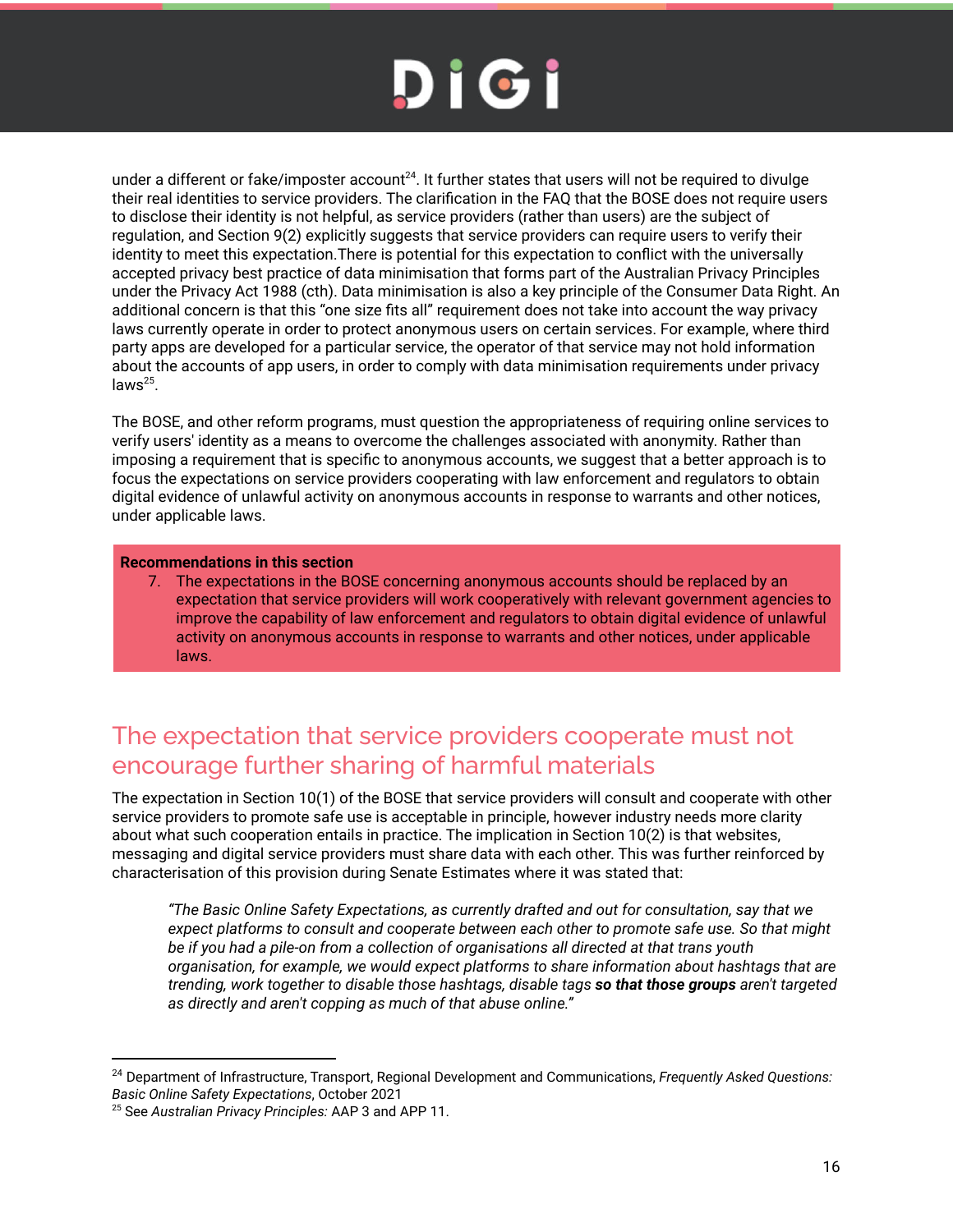Using the example above, it is unclear how services would do this without sharing the personal information of the trans groups to other services which will be needed to determine if the same group has an account on other products and services. Furthermore, given that the scope of BOSE is a limitless set of websites, messaging digital services in Australia, to comply with the law as drafted would require the widespread sharing of this personal information, or making it available in some way for all services to access it. This may not be consistent with the privacy policies of the services in scope, nor in line with Australian users' expectations of privacy. It may also be prohibited by Australian and international laws. We believe this section poses major privacy concerns, and needs to be rethought.

Section 10(2) could further be interpreted to require service providers to preserve a large amount of data about users' behaviors on their site (for example, child sexual abuse materal, intimate images or cyberbullying) and share that data with other providers, without any mechanism for oversighting how this will "promote" safe use of services. It is worth noting that the eSafety Commissioner's recent position paper<sup>26</sup> outlining expectations for the codes under the Online Safety Act (Codes) contains an overlapping expectation that service providers will cooperate with each other in relation to harms caused by Class 1 and Class 2 materials. Care needs to be taken to ensure that this expectation does not encourage websites, messaging and digital services to share, and share widely, every occurence of unlawful and harmful material that is targeted at an end-user, together with information about the end user's identity.

We also note that the expectation around cooperation must be respectful of platforms' ability to develop their own policies, especially on sensitive issues like political speech and hate speech, where the law does not set clear standards. Different platforms have different policies on these types of issues and what might violate one, might not violate others.

DIGI notes that the eSafety Commissioner has successfully engaged with service providers on several important initiatives that promote best practices concerning the safe use of services such as the Safety by Design initiative.<sup>27</sup> Several of DIGI's members are also involved in international initiatives to combat serious online threats including the Global Internet Forum to Counter Terrorism, which have evolved in conjunction with the Christchurch Call to Action, an initiative that governments, technology platforms, and civil society organisations committed to after the devastating March 2019 Christchurch terrorist attack. They are also active members of several coalitions, such as the Technology Coalition, the ICT Coalition, the WeProtect Global Alliance, and INHOPE and the Fair Play Alliance, that bring companies and NGOs together to develop solutions that disrupt the exchange of child sexual abuse materials online and prevent the sexual exploitation of children. These types of initiatives provide a targeted and appropriate forum for relevant service providers to share best practices and support the government's policy goals. Rather than requiring broad-based, unsupervised, data sharing amongst service providers, we suggest that the Government's policy focus should be on enabling the eSafety Commissioner to improve the range of existing forums that enable service providers to cooperate in promoting online safety, in a targeted, open and transparent manner. For example, consideration could be given to establishing a roundtable forum for industry to examine the possibility of cooperation on emerging areas of concern such as volumetric attacks. This would, we suggest, provide an appropriate venue for addressing the policy concern that the BOSE make provision for service providers to identify and respond to emerging harms.

**Recommendations in this section**

<sup>26</sup> Office of the eSafety Commissioner, *Development of industry codes under the Online Safety Act: Position Paper*, available at https://www.esafety.gov.au/about-us/consultation-cooperation/industry-codes-position-paper

<sup>27</sup> https://www.esafety.gov.au/about-us/safety-by-design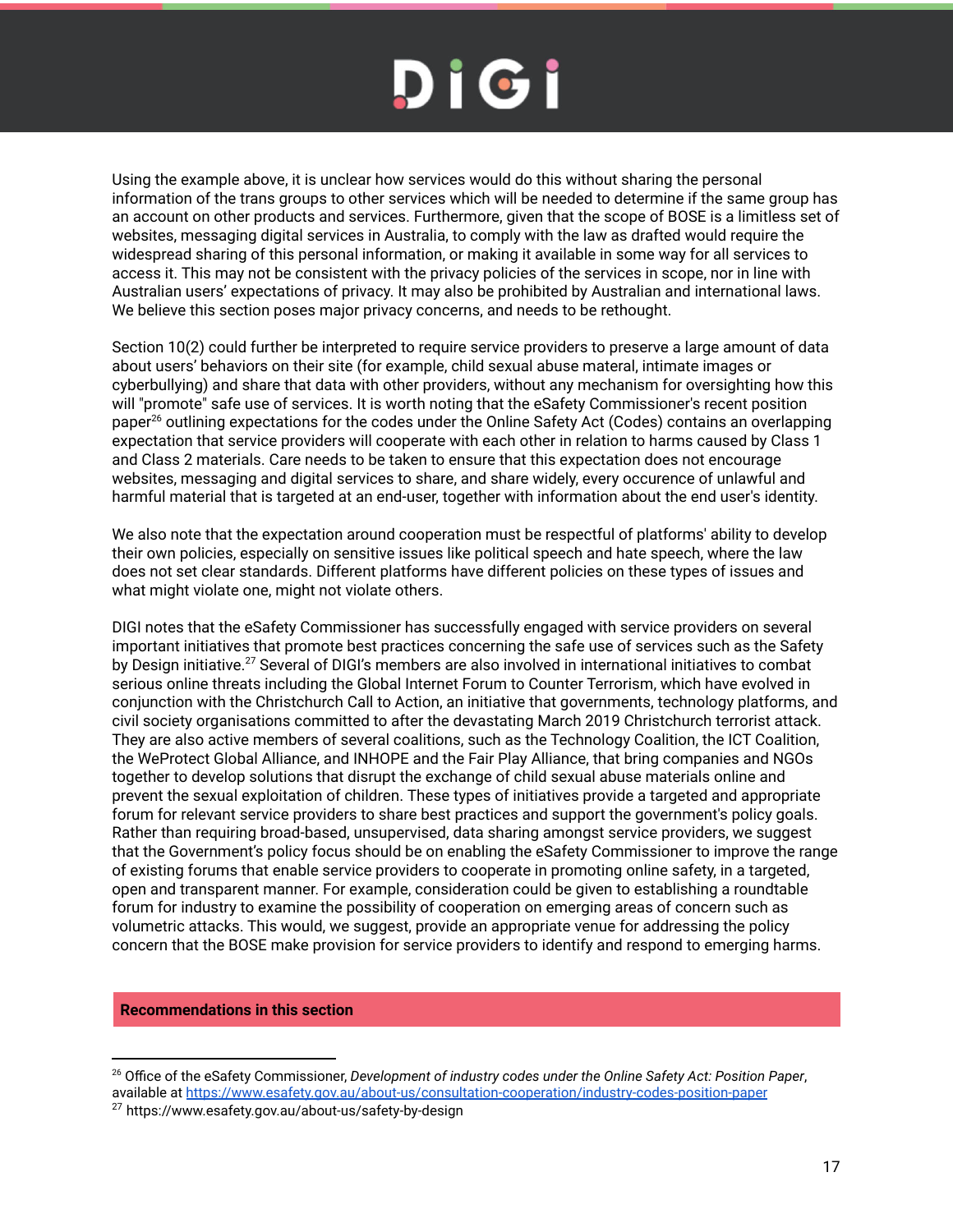8. The expectations in the BOSE concerning cooperation amongst service providers should be focused on improving the existing venues for cooperation that have been established to support the work of the Commissioner in progressing the government's online safety goals. For example, consideration could be given to establishing a roundtable forum for industry to examine the possibility of cooperation on emerging areas of concern such as volumetric attacks.

### Volume of complaints is not an accurate measure of the safety of services

The BOSE empowers the eSafety Commissioner to obtain information from service providers about the number of complaints during a specified period (not shorter than 6 months) about breaches of the service's terms of use (section 16). Service providers must comply with the request within 30 days after the notice of request is given (Section 20). This expectation assumes that complaints data about the number of complaints made is a reliable indicator of safety or of compliance with the BOSE. This is highly questionable since complaints can be made for non-safety related reasons, including to harass and bully other users via mass reporting. For example, user flagging tools are often gamed by users on content that they simply dislike. As such, not all user complaints are vaid and upheld. As drafted, Section 16 covers any type of complaint about terms of use, not necessarily those that are safety related, because of the broad range of service providers regulated by the BOSE. The terms of use, for websites for example, will contain different kinds of requirements, depending on the purpose of the site including requirements relating to advertising, the sale of products and services, intellectual property protection, use of data and systems. We believe that this requirement should be removed on this basis, noting that the eSafety Commissioner already has extensive powers to compel service providers to report on their compliance with the BOSE under Part 3, Division 3 of the Act (Sections 49 to 62).

#### **Recommendations in this section**

9. We ask the Government remove Section 16, since it does not provide a reliable indicator of endusers safety and adequate reporting on compliance with the BOSE is set out in Part 3, Division 2 of the Act

### Overlap and inconsistencies between BOSE and other regulations

### Expectations concerning minors' access to Class 2 materials

The BOSE requires service providers to ensure that technological or other measures are in effect to prevent access by children to Class 2 material provided on the service in Section 12. Class 2 material is online content that would be classified as unsuitable for minors under the Online Content Scheme in the Act. At present, there are four separate Government initiatives under the Act concerned with issues relating to the protection of children from online harms. Three of these, namely the Codes, the BOSE, and the RAS are being developed under the Act. The fourth, The Age Verification (AV) roadmap, deals broadly with pornography (which includes Class 2 materials) follows on from a parliamentary inquiry into age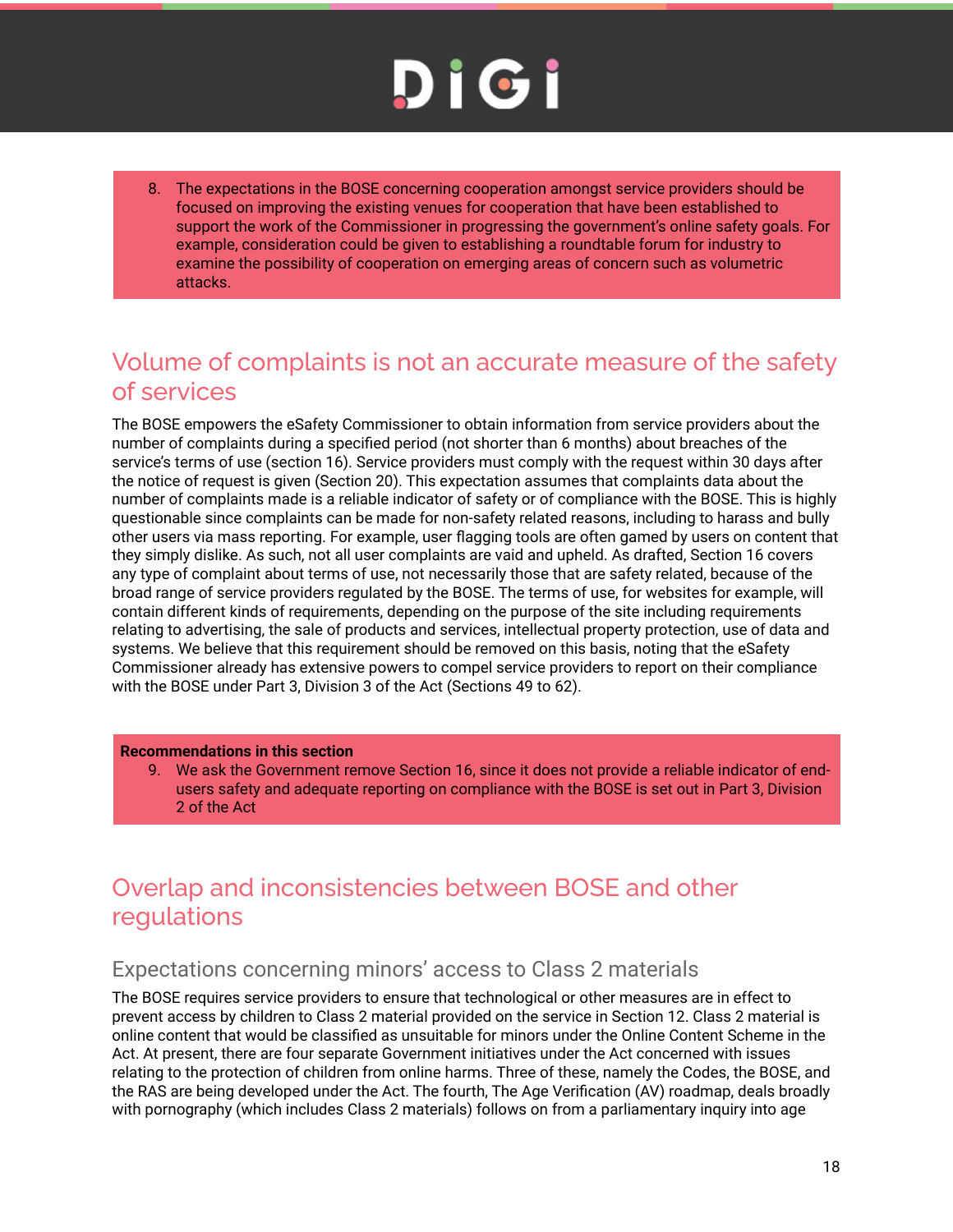verification for online wagering and online pornography<sup>28</sup>. A fifth initiative concerning online age verification is part of the government's privacy reform program through the Online Privacy Bill. The draft RAS declaration and Privacy Bill have only recently been released on October 25 2021, and the consultation on the AV roadmap is ongoing.

According to the FAQ, the BOSE differs from new industry codes under the Act and the updated Restricted Access System (RAS) Declaration, which focus on material covered by the Online Content Scheme in the Act. Yet, Section 12 of the BOSE covers the same subject matter of the RAS declaration and Codes, both of which are concerned with ensuring minors do not access Class 2 materials. The eSafety Commissioner's Position paper on the Codes, released on September 29 2021, asks that industry to defer finalising a Code dealing with minors' access to Class 2 materials until December 2022. The Government's expectations about the age-gating of content must be consistent, practical and achievable for the diverse range of service providers subject to the BOSE. It is currently unclear the extent to which the Government requires diverse service providers to change the design and engineer changes to their services under these initiatives. Any major changes to a service provider's technology and practices will take time and will need to be informed by a consistent and uniform policy position about the Government's requirements. We therefore suggest that expectation 12 should not be included in the BOSE, since the concerns about minors' access to Class 2 materials are being dealt with by the RAS declaration, the Codes and the Age Verification roadmap.

#### **Recommendations in this section**

10. The expectation in Section 12 of the BOSE that technological measures be in place to restrict minors' access to Class 2 Materials should be removed, as the concern about the access of minors to Class 2 materials is being dealt with many other regulatory initiatives, including the Restricted Access System Declaration, the Codes and the AV Roadmap.

### Need to reconcile BOSE with Codes/Standards under the Act

As foreshadowed above, there are a number of different regulatory instruments contemplated by the Act, including industry codes to address Class 1 and 2 materials, standards which can be imposed by the eSafety Commissioner, and the BOSE. The eSafety Commissioner's position paper on the Codes<sup>29</sup> contains requirements for them that directly overlap with several of the requirements of the Code such as Section 11 b) (minimisation of Class1 materials) and Section 12. There is also potential for future standards to overlap with any of the expectations in the BOSE. The BOSE consultation paper explains the differences between the industry Codes (currently under development), the standards, and the BOSE. The BOSE Determination is intended to provide flexibility for service providers to meet the Government's basic online safety expectations. In contrast, the purpose of industry Codes is to set out "binding self-regulatory procedures directed at ensuring class 1 and class 2 material is limited to services accessible to Australian end-users". As drafted, it is unclear as to whether compliance by service providers with the Codes (or standards introduced by the Office should the Codes not meet their requirements) will meet the BOSE requirements. We suggest that this be addressed by a simple amendment that makes clear that where a service provider meets the relevant standards in Codes or Standards, they meet the standards of the BOSE.

<sup>28</sup> *Protecting the age of innocence Report of the inquiry into age verification for online wagering and online pornography (*House of Representatives Standing Committee on Social Policy and Legal Affairs, Febuary 2020*)*

<sup>29</sup> Office of the eSafety Commissioner, *Development of industry codes under the Online Safety Act: Position Paper*, available at https://www.esafety.gov.au/about-us/consultation-cooperation/industry-codes-position-paper.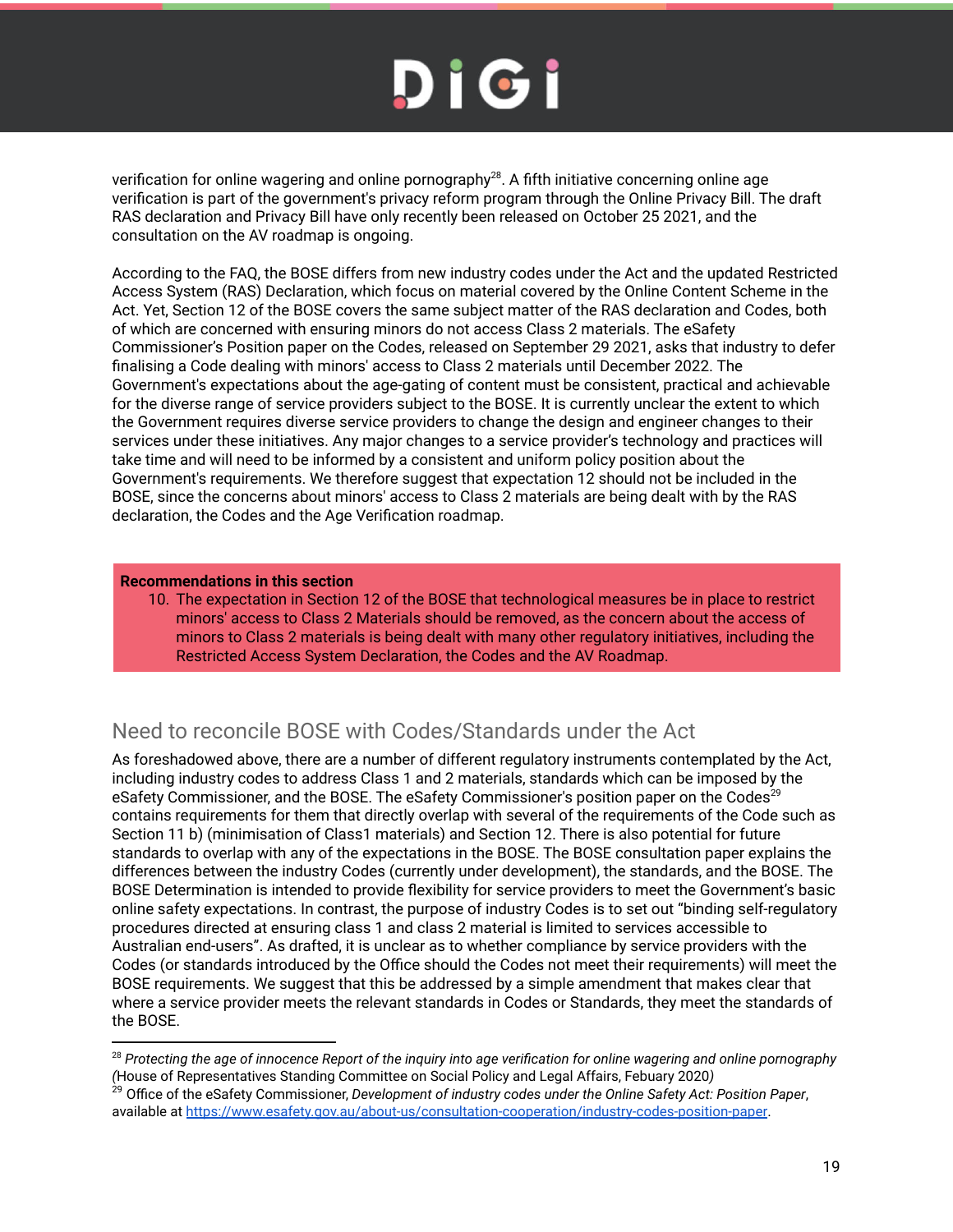#### **Recommendations in this section**

11. We ask the Government to include a section in the BOSE which provides that where a service provider meets the relevant standards in Codes or Standards they meet the standards of the BOSE.

### Need for a whole of Government approach to digital regulation

We note that several of the concerns DIGI raises in this submission about the uncertain scope and impact of the BOSE are compounded by the array of additional online safety initiatives progressing in parallel, via separate consultation processes conducted by the Office of the eSafety Commissioner. Many of the concerns raised in this submission are equally applicable to the development of the AV, RAS and the Codes. There is an urgent need for the suite of initiatives to be closely examined together, and streamlined to ensure that the diverse range of industry participants that must comply with the BOSE – which includes all websites, digital and messaging services accessible to Australian users - can feasibly comply with the overall regime the Government aims to establish.

As currently drafted, the BOSE contains several provisions that overlap with, or are inconsistent with the Act, the Age Verification Roadmap (AV), the Restricted Access System Declaration (RAS), and the development of industry-wide codes in relation to Class 1 and Class 2 materials (the Codes). For example, under the Act and the BOSE, service providers may be required to remove all types of Class 1 material. However, the Commissioner's position as stated in their position paper on the Codes<sup>30</sup> is that an identified subclass of Class 1, termed "Class 1b (fetish practices)" can be treated as Class 2 materials, and therefore do not need to be removed by service providers under the Codes.

Not only is there a need for a clear and consistent policy approach to protecting minors across these separate initiatives,we also think that any form of age assurance is challenging from a privacy perspective, since it will require additional data collection from users. We suggest that the eSafety Commissioner's Roadmap on age verification should be developed in consultation with industry and consultation with the Office of the Australian Information Commissioner. There are considerable challenges to implementing age verification on messaging platforms where service providers may encrypt services to protect users' privacy and security and not have full visibility into the content being shared; therefore, in developing this guidance, we ask that consideration be given to exempting messaging services from this expectation.

We also note the potential for the BOSE to clash with other policy initiatives by the Government in the area of defamation<sup>31</sup>, cybersecurity<sup>32</sup> and privacy<sup>33</sup>. There is a risk of direct conflict between the Government's expectations that online businesses will protect users' privacy and the introduction of new online safety rules that require online businesses to reduce the level of user privacy on their services or collect vastly increased volumes of personal information. The inconsistent approach of some of these reform proposals to the subject-matter of regulation is also a concern. For example, the definition of social media

<sup>30</sup> Office of the eSafety Commissioner, *Development of industry codes under the Online Safety Act: Position Paper*, available at https://www.esafety.gov.au/about-us/consultation-cooperation/industry-codes-position-paper.

<sup>31</sup> See *Discussion paper-Attorney General's Review of Model Defamation provisions-Stage 2* (NSW Government, 2021).

<sup>32</sup> See *Strengthening Australia's cyber security regulations and incentives* (Commonwealth, 2021)

<sup>33</sup> See Privacy Legislation Amendment (Enhancing Online Privacy and Other Measures) Bill 2021 (Online Privacy Bill).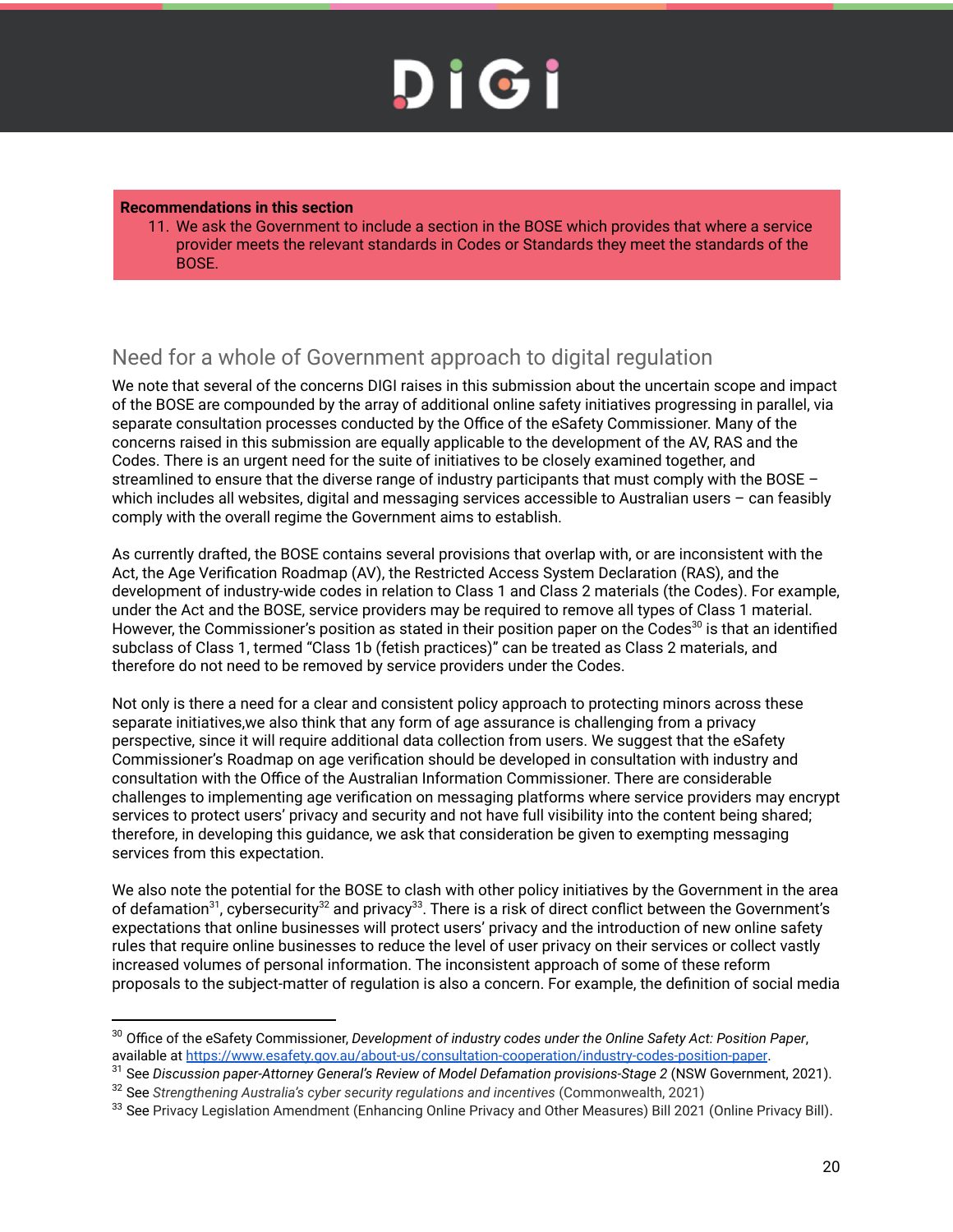services in the Act is different to the definition proposed in the Privacy Legislation Amendment (Enhancing Online Privacy and Other Measures) Bill 2021. These examples highlight the need for a coordinated, whole-of-Government approach to digital regulation that is proportionate, and scalable.

#### **Recommendations in this section**

12. We ask the Government to develop a coordinated, whole-of-Government approach to digital regulation. Specifically, the BOSE needs to be closely examined for consistency with the RAS, AV, and eSafety's guidance on the Codes, the privacy reform program of the Attorney General's Department, and the cyber security reforms being progressed by the Department of Home Affairs.

### Relevant DIGI member work

DIGI's members have and continue to make major longstanding investments in the safety of their users and the community. In this section, we outline a non-exhaustive, high level overview of our relevant members' work in this area. As leading technology companies that have experienced both the benefits and immense challenges of user-generated content, these companies have long codified their own basic online safety standards through policies that usually exceed the thresholds of applicable laws. In line with this commitment to online safety, they broadly support the Government's objective of establishing a set of basic safety standards that go beyond the takedown schemes of the Online Safety Act.

#### Policies

Every DIGI member has policies outlining restricted content and user behaviour on their platforms, which are regularly updated to ensure they reflect emerging patterns of abuse. While policies vary on a product basis, at a high level, DIGI member services remove and restrict:

- Hate speech that attacks or maligns a group of people based on their protected class status;
- Content that promotes or glorifies violence;
- Bullying, harassment or abuse that directly threatens another person;
- Promotion of self-injury or suicide;
- Non-consensual sharing of intimate images;
- Child sexual exploitation;
- Various other illegal content in the markets where they operate.
- Strict content policies in relation to pornographic content.

### Moderation of user-generated content

The industry has also heavily invested in reporting tools and content moderation teams for user-generated content to ensure policy-violating content is surfaced and promptly actioned. DIGI's founding members maintain extensive review teams that operate to swiftly take appropriate action with user and community reports of policy-violating content. They also have expedited processes and protocols in place for urgent reports from law enforcement bodies, and for other content that requires rapid response.